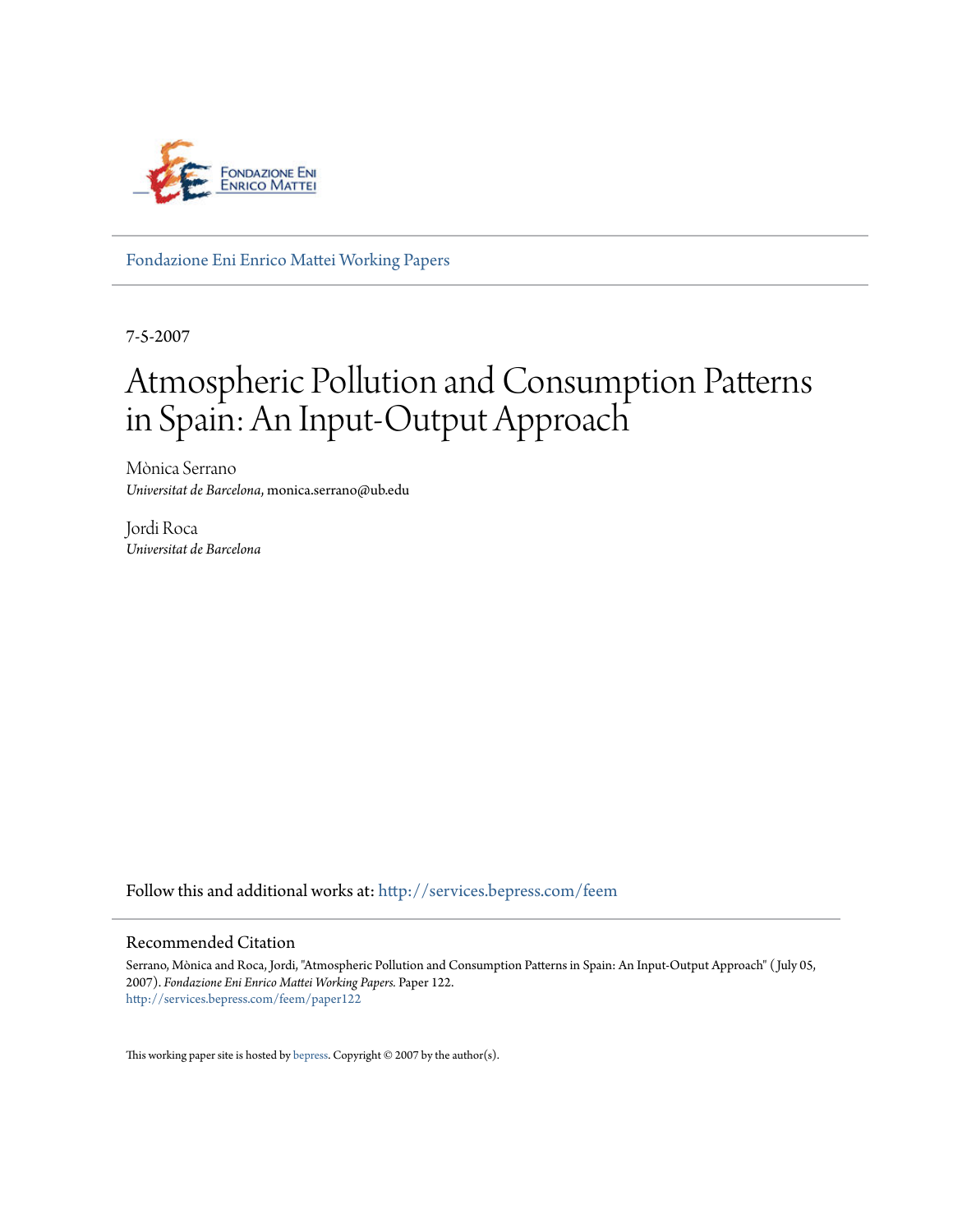Serrano and Roca: Atmospheric Pollution and Consumption Patterns in Spain: An



## **Atmospheric Pollution and Consumption Patterns in Spain: An Input-Output Approach**

Jordi Roca and Mònica Serrano

NOTA DI LAVORO 62.2007

## **JUNE 2007**

CCMP – Climate Change Modelling and Policy

Jordi Roca and Mònica Serrano, *Departament de Teoria Econòmica, Universitat de Barcelona*

This paper can be downloaded without charge at:

The Fondazione Eni Enrico Mattei Note di Lavoro Series Index: http://www.feem.it/Feem/Pub/Publications/WPapers/default.htm

Social Science Research Network Electronic Paper Collection: http://ssrn.com/abstract=993786

The opinions expressed in this paper do not necessarily reflect the position of Fondazione Eni Enrico Mattei

Corso Magenta, 63, 20123 Milano (I), web site: www.feem.it, e-mail: working.papers@feem.it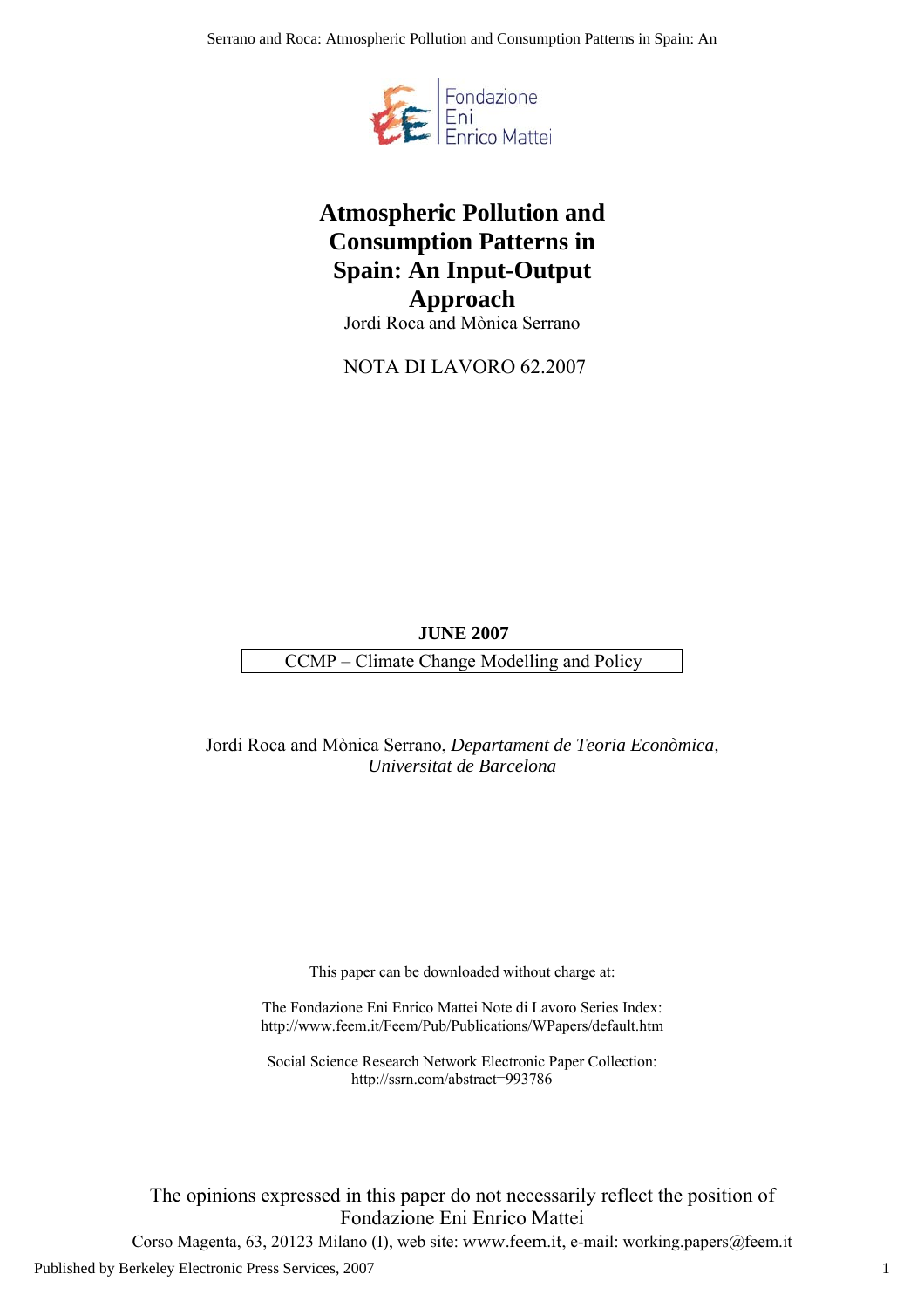## **Atmospheric Pollution and Consumption Patterns in Spain: An Input-Output Approach**

### **Summary**

This paper analyses the relationship between Spanish household consumption patterns and atmospheric pollutant emissions in 2000. Applying an input-output approach we estimate the relative responsibility of different types of households in the emissions of nine different atmospheric pollutants: the six greenhouse gases (CO2, CH4, N2O, SF6, HFCs and PFCs) regulated by the Kyoto protocol and three other gases (SO2, NOx and NH3). We combine input-output tables, national consumer survey statistics and environmental pollution satellite accounts into an environmental extended input-output model. We also analyse the assumptions required in order to apply the model to available data. We find that there is a positive and very high relationship between the level of household expenditure and the direct and indirect emissions generated by household consumption. However, the emission intensities tend to decrease with the expenditure level for the different atmospheric pollutants, with the exception of the synthetic greenhouse gases (SF6, HFCs and PFCs).

**Keywords:** Input-Output Analysis, Consumption Pattern, Atmospheric Pollution

**JEL Classification:** C67, D12, Q53

*Address for correspondence*:

Mònica Serrano Departament de Teoria Econòmica Universitat de Barcelona Av. Diagonal, 690 08034 Barcelona Spain Phone: +34 934039081 Fax: +34 934039082 E-mail: monica.serrano@ub.edu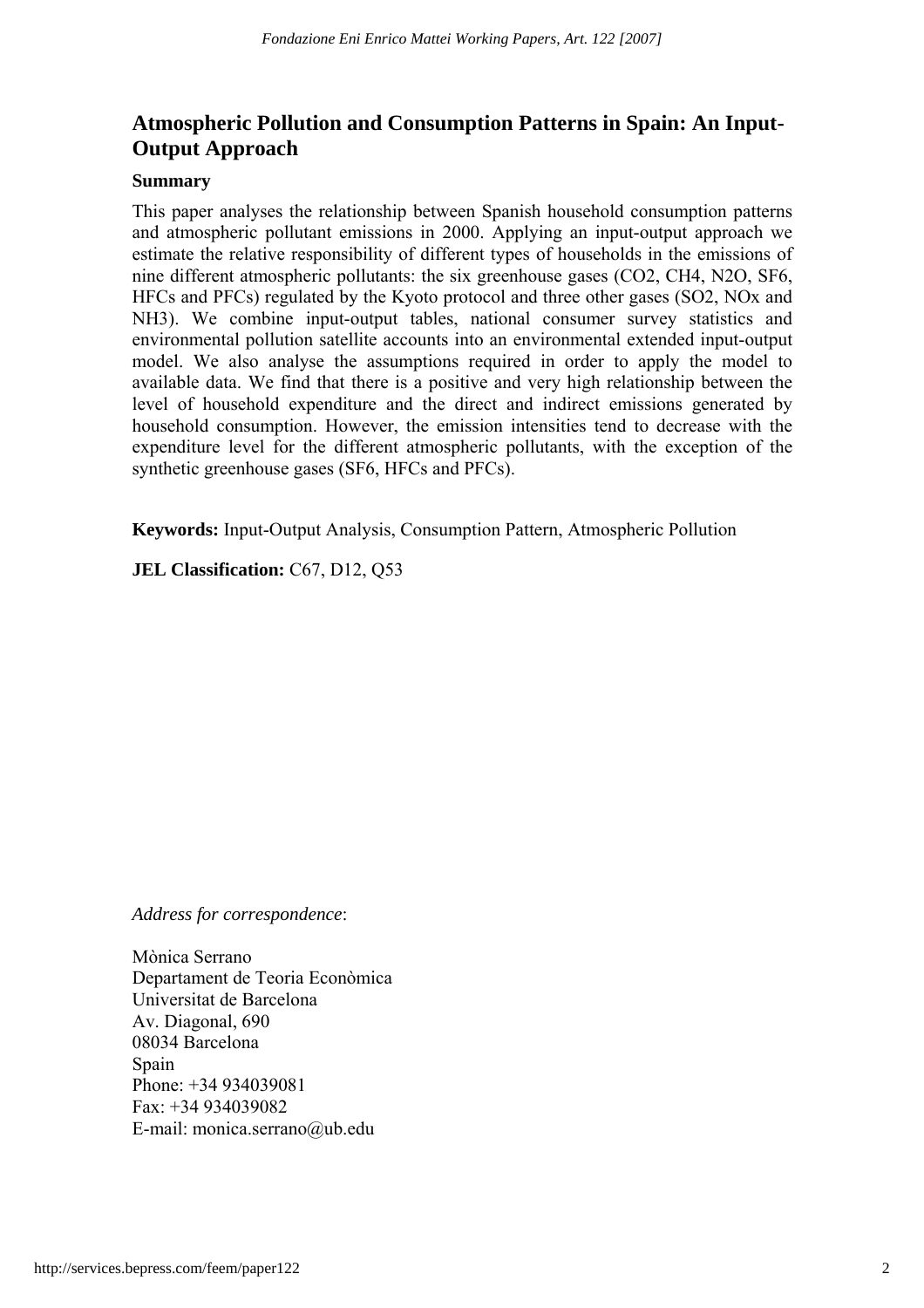#### **1. Introduction: household consumption expenditure and environmental pressures**

Since the early nineties, the debate on the environmental effects of economic growth has been strongly influenced by the *Environmental Kuznets Curve* (EKC) hypothesis, which states that an inverted U relationship can be found between environmental pressures and per capita income: economic growth initially has negative environmental effects, but once a critical level of per capita income has been reached the environmental situation improves as per capita income increases (Grossman and Krueger, 1991; Shafik and Bandyopadhyay, 1992). However, while empirical evidence of the decrease in some environmental problems in rich countries has been reported, none of the pollutants considered have been shown to unequivocally follow the evolution predicted by the EKC hypothesis (Ekins, 1997; De Bruyn and Heintz, 1999; Stern and Common, 2001; for the case of atmospheric pollution in Spain, see Roca *et al.*, 2001). Many authors claim that the hypothesis could be appropriate only in the case of pollutants with local and short-term effects and with relatively low costs of mitigation, such as  $SO<sub>2</sub>$ , whereas emissions would tend to monotonously increase with the level of income for those pollutants with more global and long-term effects and for which reduction is more complicated, such as  $CO<sub>2</sub>$  (Roca, 2003).

The EKC hypothesis not only maintains that economic growth can coexist with a reduction in the environmental pressures generated by the rich countries, but it also affirms that per capita income growth is the main determinant of this decline in environmental pressures. If other factors did not change, a given degree of economic growth would result in an equivalent increase in environmental pressures; in fact, this is not the case and it could exist a "delinking" between economic growth and environmental pressures. This "delinking" would necessary imply technological changes and/or changes in final demand structure.<sup>[1](#page-3-0)</sup> Moreover, applying De Bruyn and Opschoor's (1997) relevant differentiation, we should distinguish between absolute (or strong) and relative (or weak) delinking between economic growth and environmental

<span id="page-3-0"></span><sup>&</sup>lt;sup>1</sup> In an open economy the "delinking" could also be due to the importation of pollutant intensive commodities. In this case, however, it was not a "genuine" delinking, but only a displacement of environmental costs (Arrow *et al.*, 1995, Stern *et al.*, 1996; Suri and Chapman, 1998; Muradian and Martínez-Alier, 2001).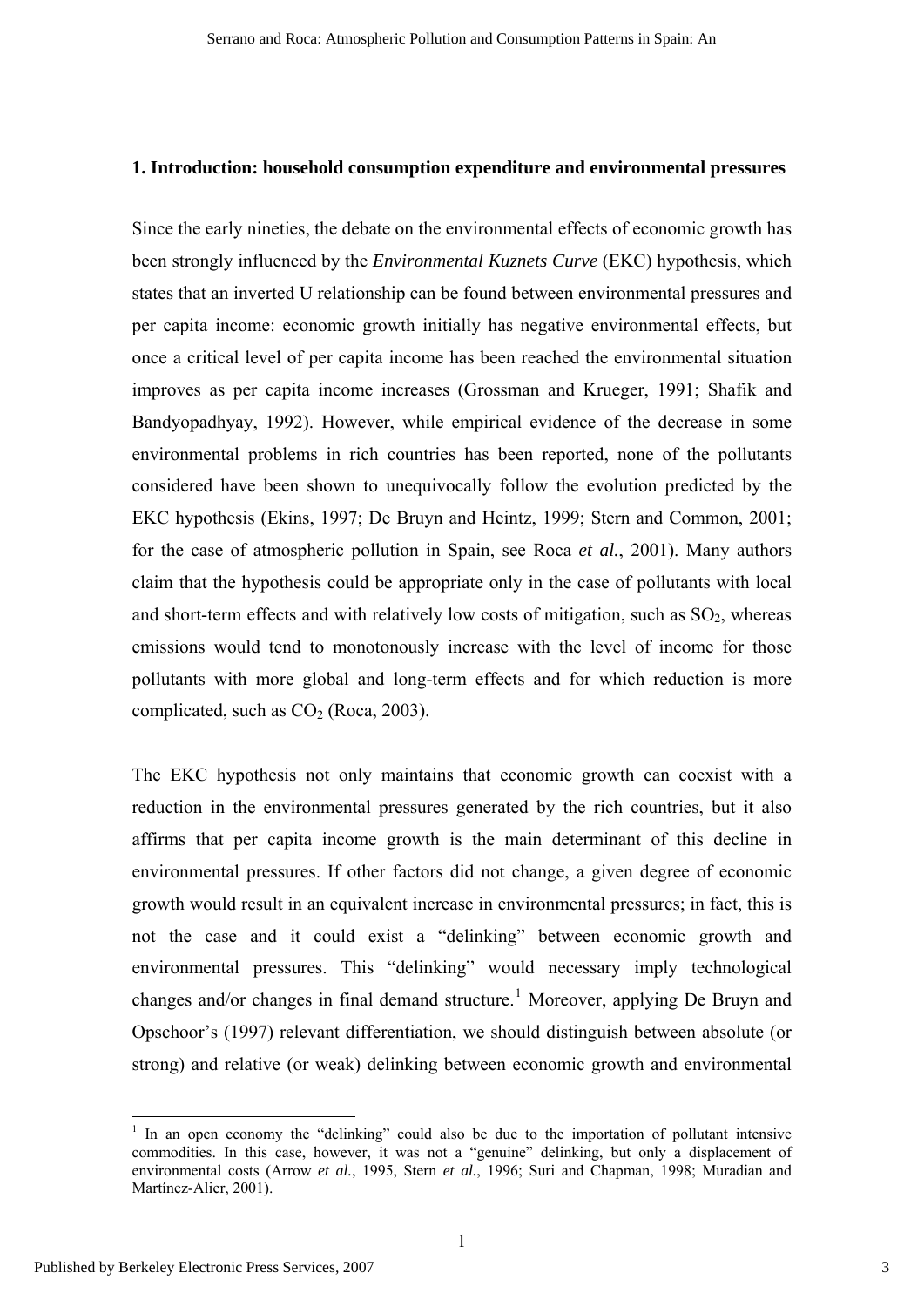pressures. In the first case, we had an absolute reduction in environmental pressures; in the second one, we only had a reduction in environmental pressures per unit of income.

In the literature, it is distinguished three possible factors that explain the EKC hypothesis, i.e. technological change, final demand structure, and individual preferences. However, in this paper we analyse only one of these changes, i.e. changes in final demand structure. Specifically, we only analyse one of the components of final demand, although the most important one: household consumption expenditure. The purpose of this paper is to known the relationship between environmental pressures and household consumption when households are wealthier and their consumption increases taking into account that this increase is not homothetic, i.e. the consumption structure changes whereas the consumption level increases.

In recent years, there has been an increasing interest in measuring the environmental effects of household consumption patterns. This involves studying the relative responsibility of different household-types for generating certain environmental pressures. Herendeen and Tanaka (1976) and Herendeen *et al.* (1981) are seminal works examining the "energy cost of living" for different types of household in the USA. These studies take into account not only the direct demand for energy products but, more importantly, the indirect energy requirements, i.e. the energy used to produce and distribute the commodities demanded by households. Other articles have examined the same issue in other countries, taking into account not only energy but also the associated  $CO<sub>2</sub>$  emissions. Some of these studies include Herendeen (1978) for Norway; Peet *et al.* (1985) for New Zealand; Vringer and Blok (1995) for the Netherlands; Wier *et al.* (2001) for Denmark; and Lenzen *et al.* (2006), which reports the outcomes of household energy requirements for five countries – i.e. Australia, Brazil, Denmark, India and Japan. In all these studies, the methodology used for computing indirect energy or indirect emissions is based on input-output analysis.

In the same line of these previous studies, we analyse the impact of different Spanish households on atmospheric pollution in 2000. The importance of this study lies in the fact that, as far as our knowledge, this is the first analysis of environmental pressures and household consumption patterns for Spain. Moreover, previous studies for other countries have tended to examine only  $CO<sub>2</sub>$  emissions related with energy use and here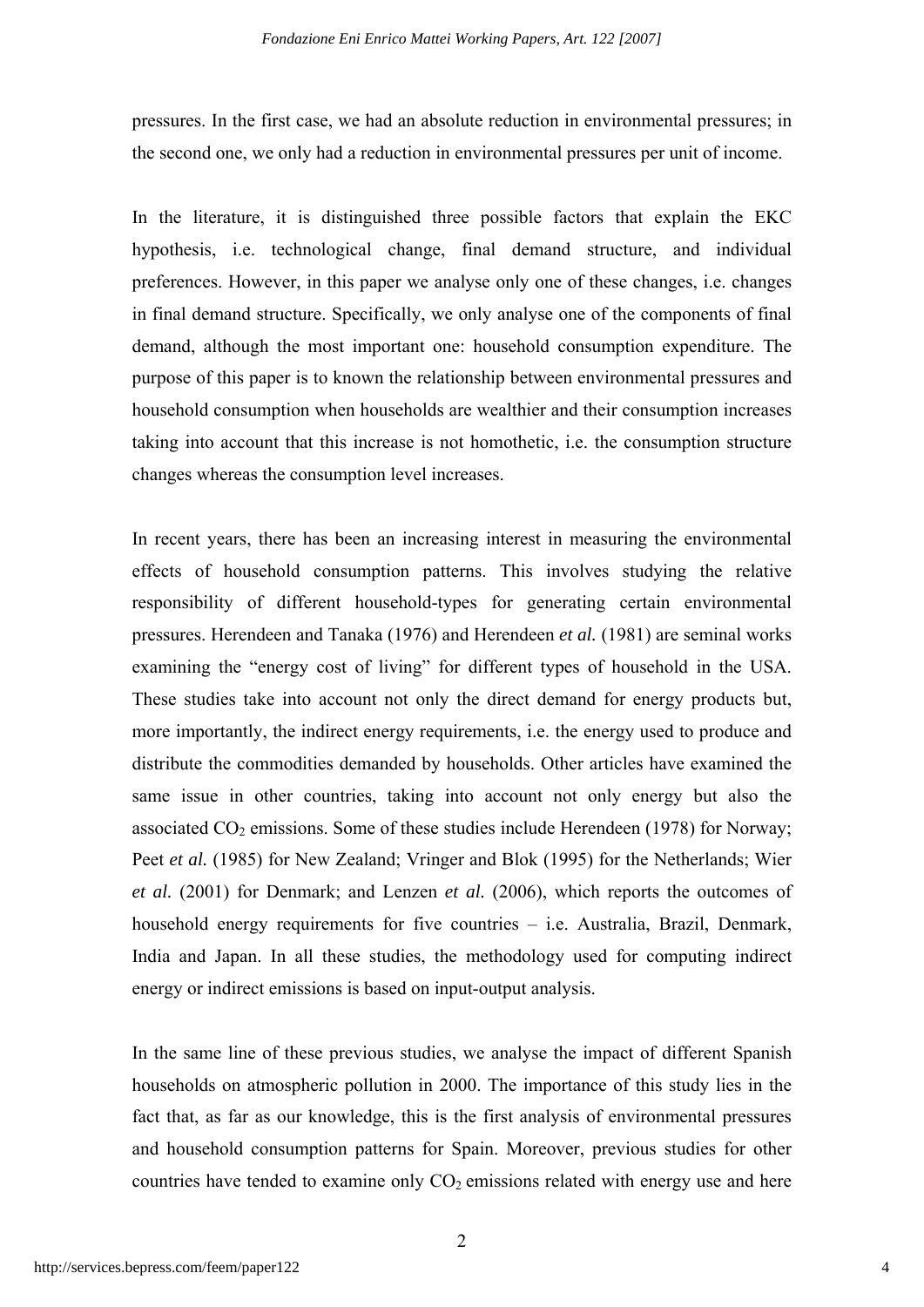we consider nine gases. These gases are the six greenhouse gases regulated by the Kyoto protocol -carbon dioxide  $(CO_2)$ , methane  $(CH_4)$ , nitrous oxide  $(N_2O)$ , sulphur hexafluoride (SF<sub>6</sub>), hydrofluorocarbons (HFCs) and perfluorocarbons (PFCs)<sup>[2](#page-5-0)</sup>- and three gases associated with local and regional environmental problems - sulphur oxides (SO<sub>x</sub> measured in units of SO<sub>2</sub> equivalent), nitrogen oxides (NO<sub>x</sub>) and ammonia (NH<sub>3</sub>). Thus, the approach used in this paper to study the atmospheric pollution effects of increasing household expenditure is not a longitudinal study, but a comparative static analysis. The empirical results are very relevant to the EKC debate, even though it is obvious that this paper does not seek to test the existence of an EKC in Spain.

The rest of the paper is as follows. In Section 2 we develop an environmental extended input-output model. In Section 3, we describe the data base and explain the procedures and data preparation required to apply the model. In Section 4, we present the empirical results. And in Section 5, we offer some conclusions. Finally, in Appendix some technical details about the data preparation are given.

#### **2. Atmospheric emissions generated by households: the theoretical model**

In analysing the emissions generated by the household consumption we should consider both direct ( $E^{direct}$ ) and indirect ( $E^{indirect}$ ) household emissions. The former are the emissions produced by the household's direct consumption; the latter are the emissions associated with the production of the goods and services acquired by households.

<span id="page-5-0"></span><sup>&</sup>lt;sup>2</sup> Henceforth, we consider the three last greenhouse gases (SF<sub>6</sub>, HFCs and PFCs) as one specific group. We refer to this group as the "*synthetic gases*".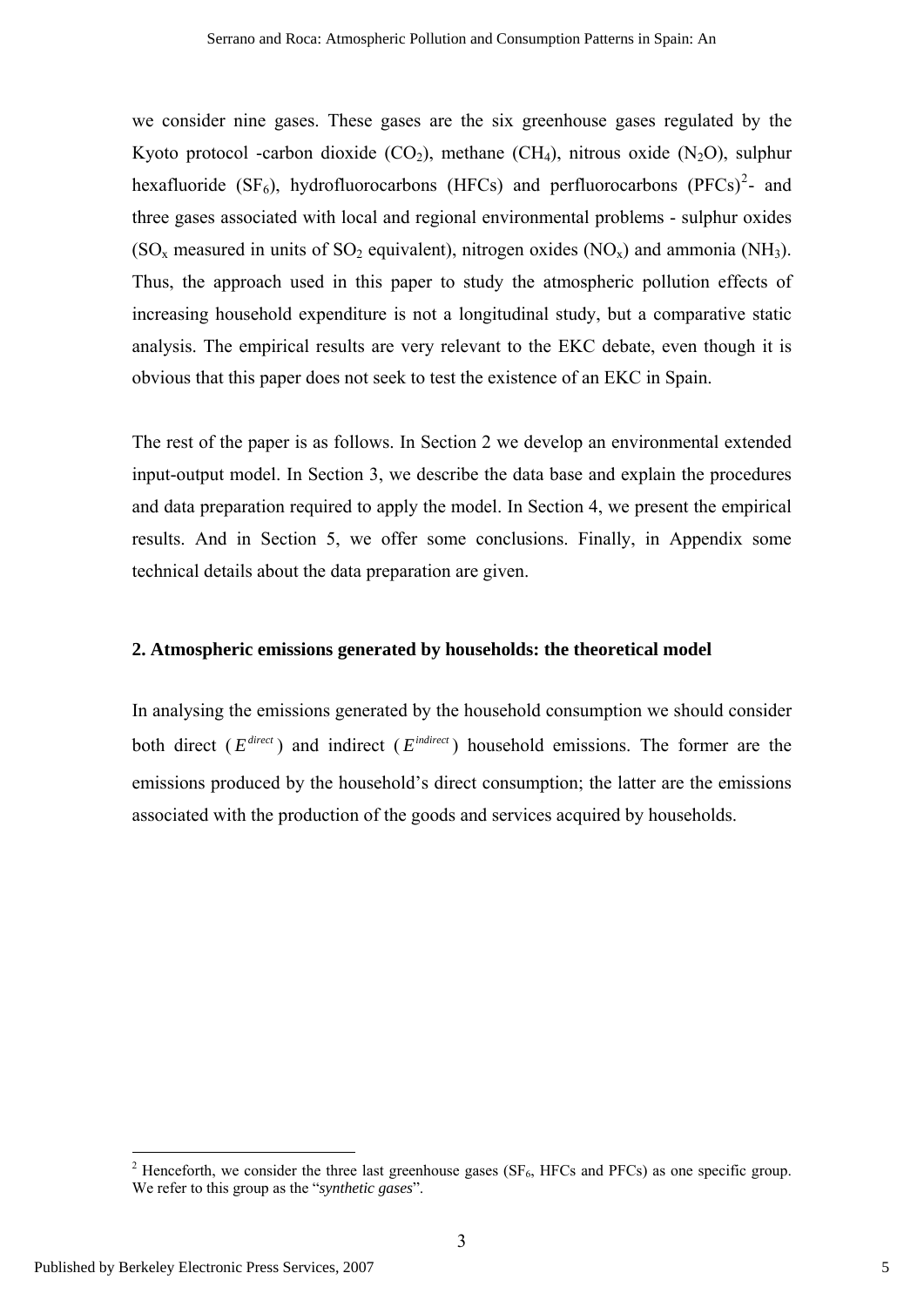#### **Figure 1: Direct and indirect emissions from household consumption expenditure**



Figure 1 illustrates both processes of household emissions. Direct household emissions are due to several activities that provoke emissions, such as using combustibles to travel by car or using natural gas to cook. In general the matrix of emissions of the *k* different atmospheric pollutants for each *h* household  $E_{kxh}^{direct}$  would be calculated by applying the following expression:

$$
E^{\text{direct}} = P^* S \tag{1}
$$

Where  $P_{kxd}$  is a matrix that represents the coefficient of emissions of the different  $k$ atmospheric pollutants by unit of activity  $d$ , and  $S_{dxh}$  is a matrix that shows the level of pollutant activities (for instance, litres of gasoline consumption or  $m<sup>3</sup>$  of natural gas consumption) of each household.

By contrast, to calculate indirect emissions it is necessary to use an input-output approach. Formally, for an economy of *n* sectors the standard input-output model is represented by the following expression: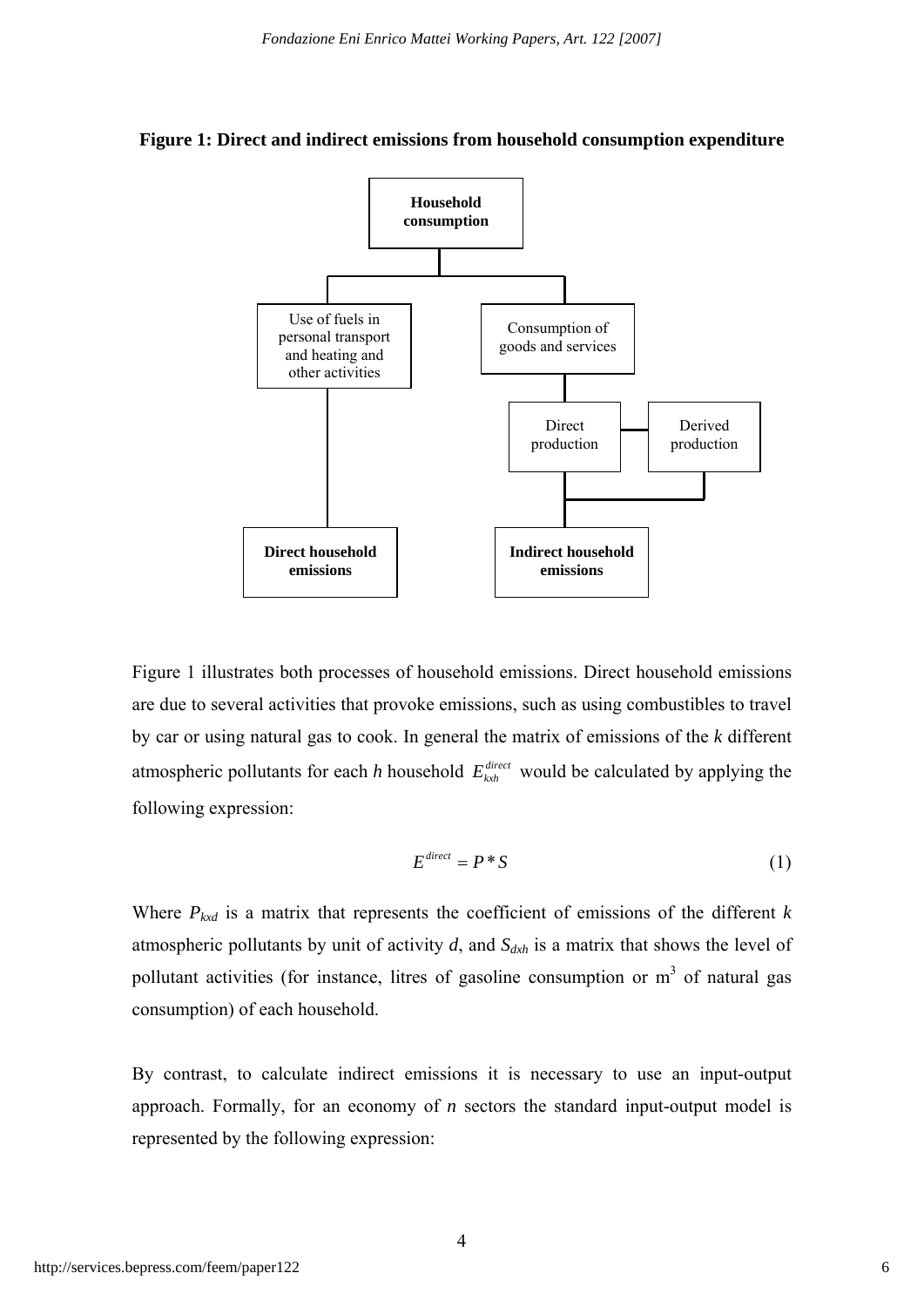$$
q = (I - A)^{-1} y \tag{2}
$$

where  $q_{n\text{r}1}$  is gross output vector,  $y_{n\text{r}1}$  is final demand,  $A_{n\text{r}2}$  is matrix of technical coefficients and  $I_{n,m}$  is the identity matrix. The elements of the Leontief inverse matrix,  $(I - A)_{nn}^{-1}$ , capture both the direct and indirect effects of any change in the exogenous final demand vector. This expression (2) can easily be extended to account for *k* atmospheric polluting emissions. So, let  $V_{kx}$  be a matrix of direct air emission coefficients whose *lj* element is the amount of pollutant *l* generated per monetary worth of industry *j*'s output. Thus, the level of atmospheric emissions  $g_{kx1}$  associated with a given vector of total outputs can be expressed as:

$$
g = Vq \tag{3}
$$

or as a function of final demand as:

$$
g = V(I - A)^{-1} y = Fy
$$
 (4)

where  $F_{kx}$  is the total emission intensity matrix, which depends on both  $V_{kx}$  and the Leontief inverse.

This expression can be used to analyse the emissions generated by the economy as a whole or by one component of aggregate demand - such as household consumption or exports. But this expression can also be applied to calculate the emissions generated by the consumption of an individual household. In this paper, see Section 3.2, we adopt this approach to estimate indirect emissions of household consumption.

## **3. Atmospheric emissions generated by households in Spain: from theoretical model to empirical application**

#### **3.1. Data base**

In order to adapt empirical information to the theoretical model, we have to use two very different sources: the Spanish National Accounting Matrix including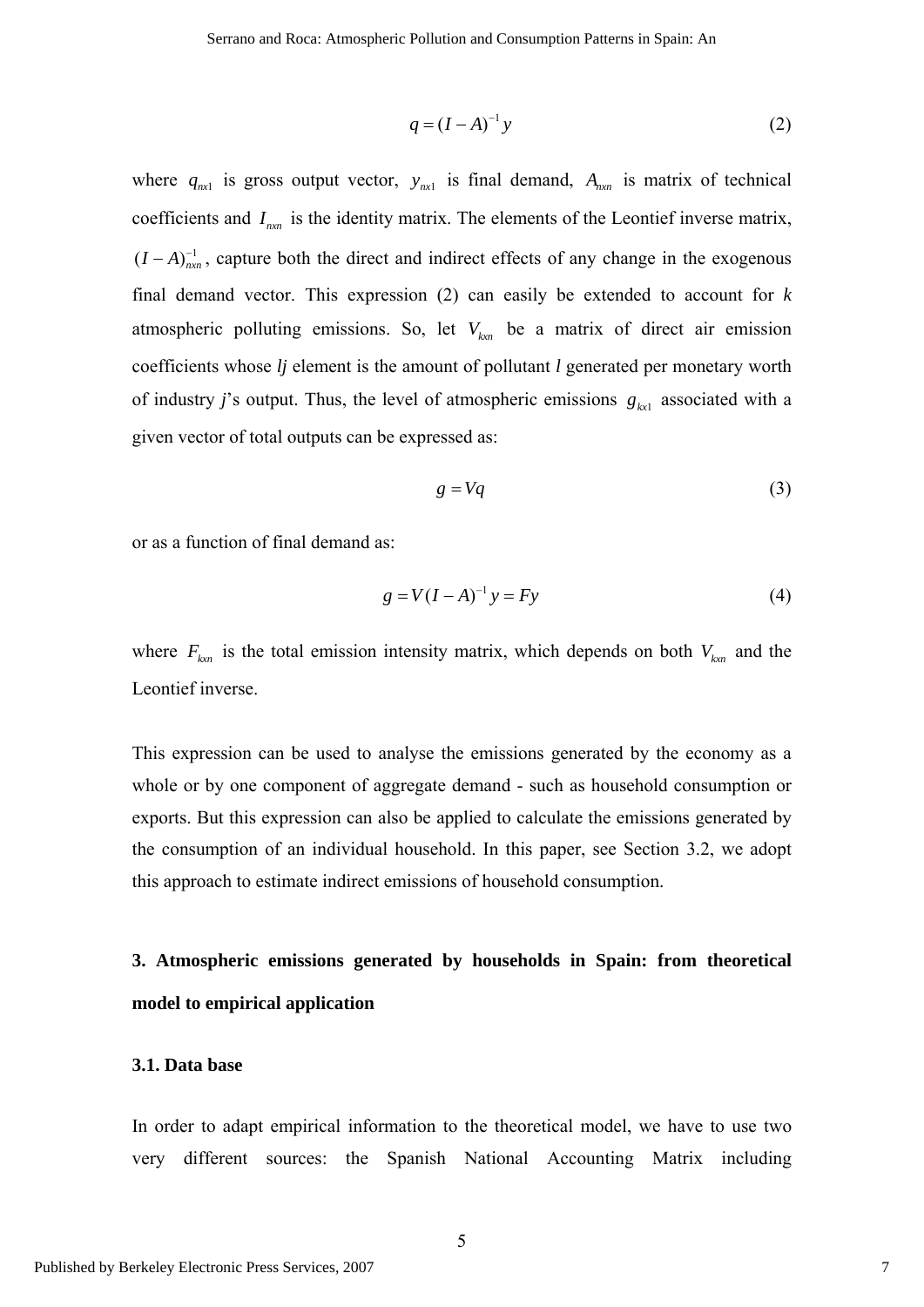<span id="page-8-0"></span>Environmental Accounts (NAMEA) and the Spanish consumer survey (*Encuesta Continua de Presupuestos Familiares* - ECPF).

In the NAMEA framework environmental information is compiled so that it is compatible with the presentation of economic activities in national accounts. In this way, the National Accounting Matrix (NAM) can be extended to include Environmental Accounts (EA), usually expressed in physical units.

The System of Economic and Environmental Accounts (SEEA) considers two types of NAMEA accounts: *hybrid supply and use tables* (HSUT) and *hybrid input-output tables*   $(HIOT)<sup>3</sup>$  $(HIOT)<sup>3</sup>$  $(HIOT)<sup>3</sup>$  The former consist of a pair of tables, one showing those industries that supply commodities (supply or make table), the other showing economic units that use them (use table). In this case, industries are classified according to General Industrial Classification of Economic Activities within the European Communities (revision 1) (NACE), whereas commodities follow Classification of Products by Activity (CPA). In the second type, a symmetric input-output table results from the transformation of the supply and use tables so that each industry represents one particular homogeneous type of good or service. In the case of Spain, the NAMEA system is organised in accordance with the HSUT structure (INE, 2006).

The Spanish NAM has been compiled for the period 1995-2000 in both current and basic prices and includes 110 CPA products, 72 NACE industries and several final demand categories. At the same time, the air emission EA gather information about the emissions of the pollutants produced by 46 NACE industries and households. The former are emissions resulting from the production of goods and services, whereas the latter are produced by transport, heating and other household activities.<sup>[4](#page-8-0)</sup> At the moment,

<sup>&</sup>lt;sup>3</sup> The term *hybrid accounts* indicates that monetary and physical data are included in the same accounting framework, and at the same time differentiates them from the physical input-output accounts (see Hoekstra and Van den Bergh, 2006). Elsewhere, this term is sometimes applied to "energy input-output tables" in which certain flows between economic units are expressed in energy units rather than in monetary units (Casler and Willbur, 1984).

<sup>&</sup>lt;sup>4</sup> In line with the NAMEA framework and National Accounting principles, air emissions due to incineration and decomposition of waste in landfills (principally  $CH<sub>4</sub>$ ) are included within NACE 90 (*Sewage and refuse disposal, sanitation and similar activities*). However, such emissions might be considered separately from industry and household emissions. In this paper, in line with the Dutch NAMEA experience (Keuning *et al.*, 1999), we distinguish three sources of atmospheric pollutants: "industries", "households" and "other sources", and we include CH<sub>4</sub> emissions from waste management in this final category.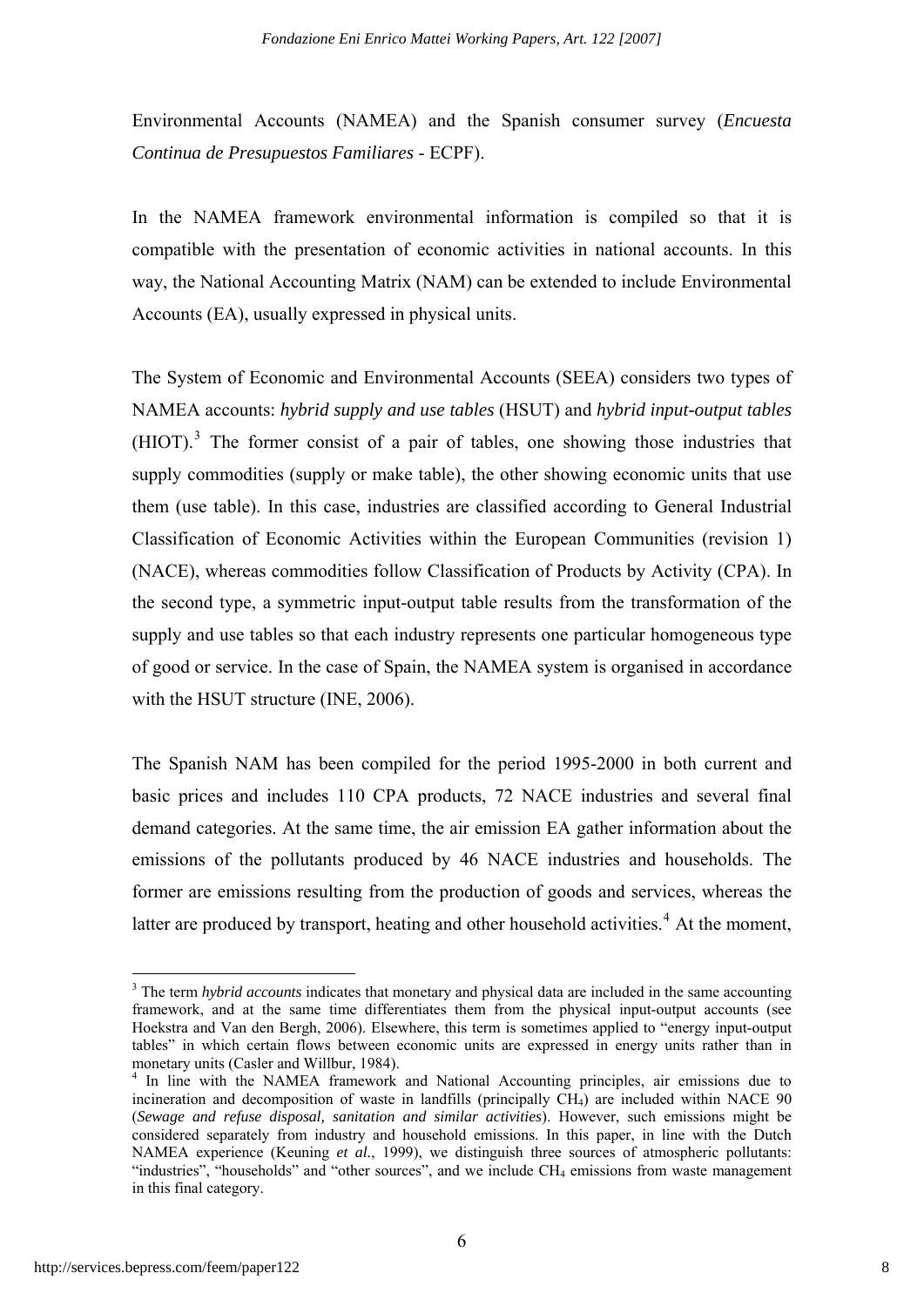<span id="page-9-0"></span>the Spanish NAMEA does not distinguish the different activities that are responsible for direct household emissions.

The second source we have used for our analysis is the ECPF. The ECPF provides several information on Spanish households; including data on their total expenditure on consumption, expenditure on different goods and services, income, and some socioeconomic and demographic characteristics. In the ECPF goods and services are classified according to Classification of Individual Consumption by Purpose (COICOP) into 12 divisions. The sample of the ECPF is composed of approximately 9,000 households (INE, 2004).

#### **3.2. From data to model**

In order to apply the theoretical model described above, we have had to make some assumptions and solve some problems related with the data preparation.

In the case of household direct emissions, we have only information about aggregated emissions for the total of the households. Thus, from these data we must assign a level of emissions for each household of the ECPF sample. However, since the direct emissions are only important for  $NO_x$  and  $CO_2$ ,<sup>[5](#page-9-0)</sup> we only consider the direct household emissions of these two gases.

The procedure followed includes two steps. Firstly, we assume the average direct emissions for all Spanish households as the average direct emissions for the sample. Secondly, taking into account that  $NO<sub>x</sub>$  and  $CO<sub>2</sub>$  are closely linked to energy use, we distribute the total emissions among the sample according to monetary expenditure on "energy products"<sup>[6](#page-9-0)</sup> of each household:

$$
E^{\text{direct}} = e^{\text{direct}} * d' \tag{5}
$$

<sup>&</sup>lt;sup>5</sup> According to Spanish 2000 NAMEA data, the direct household emissions of total economy emissions represents: the 19.1% of CO<sub>2</sub>, 1.8% of CH<sub>4</sub>, 6.9% of N<sub>2</sub>O, 0.7% of synthetic gases, 1.7% of SO<sub>2</sub>, 20.7%  $\overline{NO_x}$  and 1.2% of NH<sub>3</sub>.

 $6\text{ We consider total expenditure on } 4521 \text{ (natural gas)}$ ,  $4522 \text{ (liquid gas)}$ ,  $4531 \text{ (liquid fuels)}$ ,  $4541$ (solid fuels) and 7221 (fuels and lubricants) COICOP classes.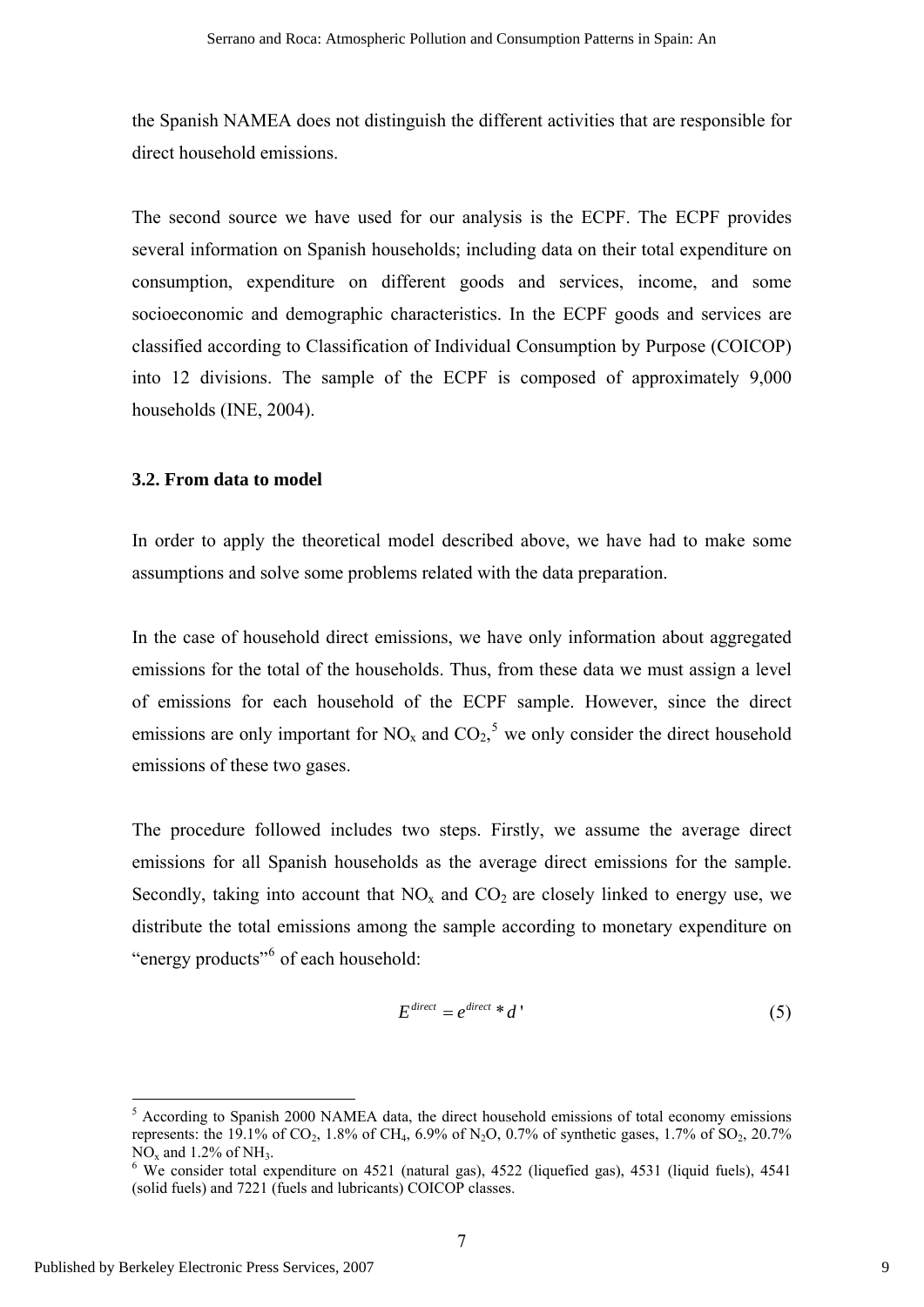<span id="page-10-0"></span>where  $E_{kxh}^{direct}$  is the matrix that represents the direct emissions of each household, vector  $a_{n}^{rect}$  are the total household direct emissions, and  $d_{nx1}$  is the vector of energy product expenditure coefficients whose elements are the expenditure in energy products of each household divided by total expenditure in energy products. In other words, with this expression we assume that one Euro expended in energy products will always generate the same direct emissions.  $e_{kx1}^{direct}$  are the total household direct emissions, and  $d_{hx1}$ 

In the case of indirect emissions estimation, it is necessary to make some comments before explaining the procedure and data preparation. In the Spanish HSUT, emissions are allocated to heterogeneous industries, since they need to be attributed in a way that is consistent with economic data. This has significant consequences for the interpretation of environmental information. For instance, emissions associated with electricity production as an ancillary or secondary activity are, nevertheless, allocated to the particular industry that undertakes this production according its principal activity and not to NACE 40.1 (*Production and distribution of electricity*). The same principle holds true for transport emissions, which are allocated to the economic agents that perform the activities that generate the emissions. In order to apply our model we need a symmetric input-output table and we have to assign secondary productions (and associated emissions) to those industries of which they constitute the principal products. This involves rearranging the corresponding intermediate consumption and the respective atmospheric polluting emissions. In this paper, the matrices of technical coefficients  $A_{n x n}$  and direct emission coefficients  $V_{k x n}$  are estimated from INE (2005, 2006) for 46 industries in line with the "technology industry hypothesis", according to which all products from one industry are assumed to be produced with the same technology. A detail analysis is given in Appendix.<sup>[7](#page-10-0)</sup>

It also should be noted that in the theoretical model one sector or industry correspond to only one commodity. In fact, each sector includes a great number of commodities. Thus,

 $<sup>7</sup>$  In fact, there are two methods, based on two different technology assumptions, which are used for</sup> combining the supply and use tables to derive the traditional input-output table. On one hand, the method based on "technology industry hypothesis", which has been applied in this paper; and on the other hand, the method based on "technology product hypothesis". The latter assumes that each product is produced with the same technology no matter the industry where it is produced. This hypothesis is economically more reasonable than the former; however, as it is usual, it has not been used in this paper because the symmetric input-output table generated has a huge number of negative coefficients, which has no sense.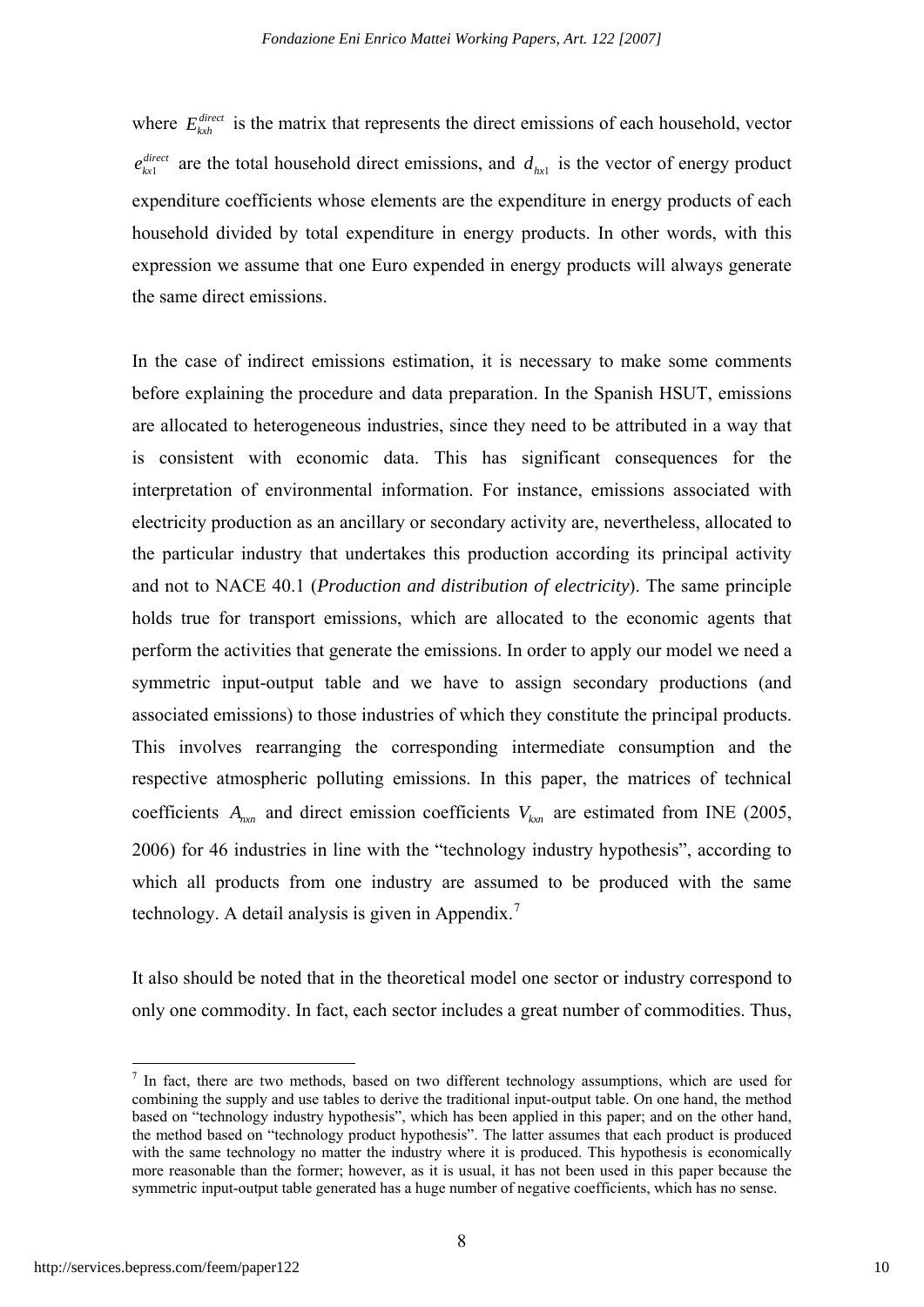<span id="page-11-0"></span>the implicit assumption is that one Euro spent on one commodity will always result in the same production and pollution as another Euro spent on other commodity included in the same sector. This is a general limitation of the input-output analysis, which becomes more significant with increasing levels of aggregation in the input-output tables.

Moreover, in the theoretical model we have considered a close economy, i.e. we do not have taken into account the imports of final and/or intermediate goods or the emissions associated with. Even though these emissions are produced in other countries, household consumption is responsible for some of them. In fact, in this paper, since we estimate the emissions using the *total* technical coefficient matrix  $A_{n x n}$ , which includes both domestic and imported inputs, we take into account both types of emissions. Thus, we consider not only the emissions domestically produced by this economy but also those associated with the production of imported inputs and imported final goods and services. These foreign emissions can be interpreted in two ways. Firstly, they are actually emissions that are avoided as Spain purchases commodities abroad. And secondly, if we assume that the technologies and emission coefficients of other countries are the same as those in Spain, these emissions can be seen as the emissions effectively generated abroad in order to provide Spanish imports.<sup>[8](#page-11-0)</sup>

Lastly, there is an important problem related with the product classification of the different data sources. That is, goods and services are classified according to different criterion in the NAMEA and ECPF data bases. Whereas the former uses the CPA, the latter uses the COICOP. Thus, in order to apply the expression (4) of the theoretical model, we need "translate" household expenditure in COICOP groups into household expenditure in CPA groups. In doing so, we use a composition matrix of aggregated commodity consumption that relates *n* CPA groups with *s* COICOP groups, i.e. the

<sup>8</sup> This assumption is frequent when specific knowledge of foreign technology is not available (Munksgaard *et al.*, 2000). However, the technologies employed in countries from which imports originate might differ markedly and, in fact, such a consideration is increasingly common in the literature, see e.g. Ahmad and Wyckoff (2003), Lenzen *et al*. (2004), Nidjam *et al.* (2005) and Peters and Hertwich (2006a, 2006b).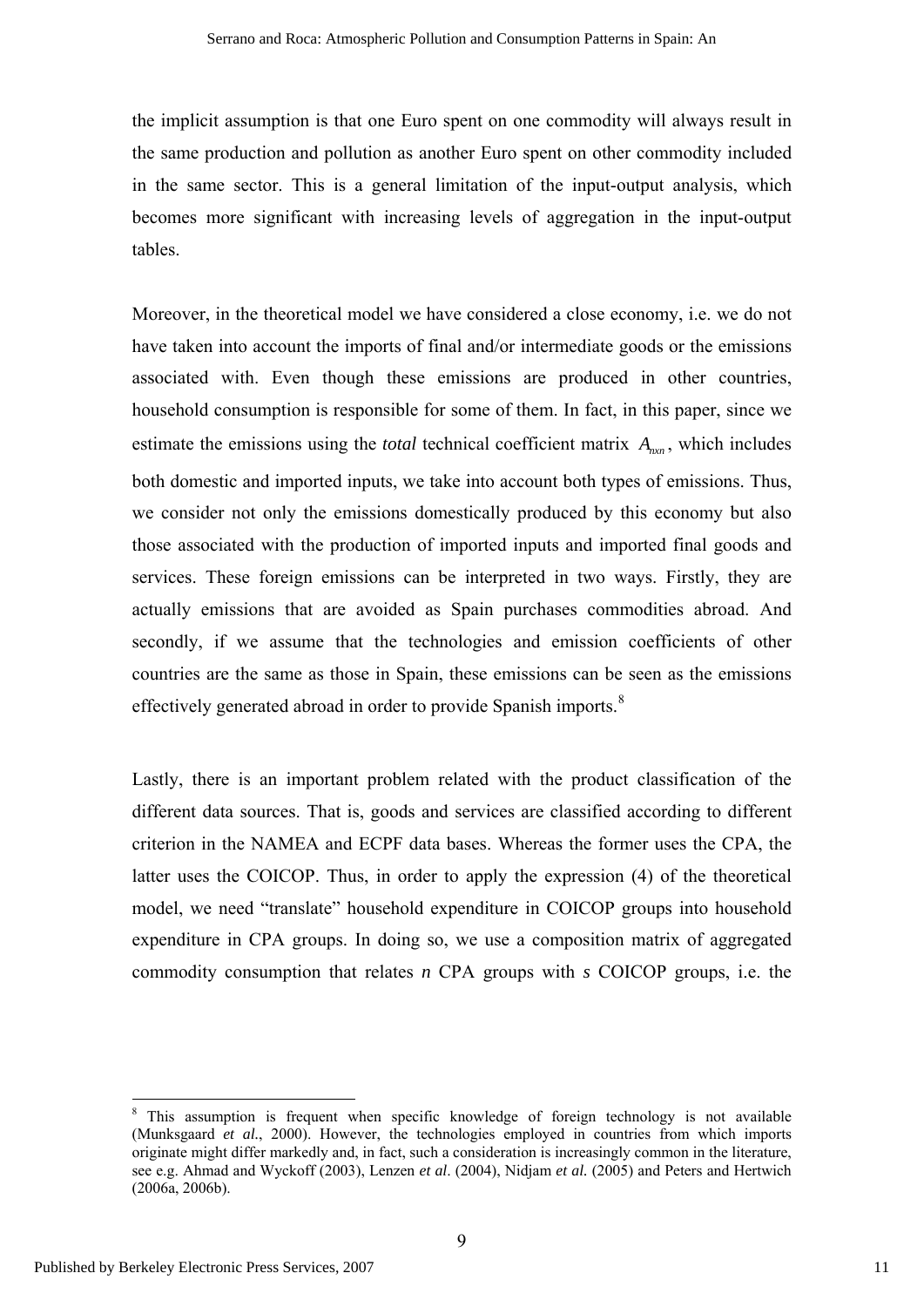<span id="page-12-0"></span>matrix  $M_{nxs}$  provided by the Spanish Statistics Office, *Instituto Nacional de Estadística*  $(INE).<sup>9</sup>$  $(INE).<sup>9</sup>$  $(INE).<sup>9</sup>$ 

Thus, let  $C_{\rm syn}$  be the matrix of COICOP consumption of each household, we can estimate household indirect emissions ( $E_{\text{trb}}^{\text{indirect}}$ ) as:

$$
Eindirect = V(I - A)-1MC
$$
\n(6)

where  $V(I - A)^{-1}$  is the total emission multiplier defined in Section 2.

Finally, total emissions of each household  $E_{kxh}$  are calculated as:

$$
E = E^{\text{direct}} + E^{\text{indirect}} \tag{7}
$$

#### **4. Empirical results**

#### **4.1. Different pollutant intensities for different goods and services**

In Section 3.2, we explained how we have calculated total emissions associated with different goods and services (including  $NO<sub>x</sub>$  and  $CO<sub>2</sub>$  direct emissions linked to the energy product uses). Thus, we have the pollutant intensities - i.e. the emissions for unit of expenditure - for 47 COICOP groups. However, we present our outcomes considering only 14 groups (Table 1).<sup>[10](#page-12-0)</sup> Theses categories are the result of splitting up, on one hand, the division 4 "Housing, water, electricity, gas and other fuels" into "Housing and water", which includes all the expenditure related with housing maintenance and water supply;<sup>[11](#page-12-0)</sup> and "Electricity, gas and other fuels". On the other hand, the division 7 "Transport" has been divided into "Personal transport", which

<sup>&</sup>lt;sup>9</sup> Here *n* is equal to 46 CPA groups and *s* is equal to 47 COICOP groups.

<sup>&</sup>lt;sup>10</sup> In fact the pollutant intensity of each category of goods would be different depending on how the expenditure in each group is distributed among different subcategories of goods. In this table, we have supposed that this distribution is the same for all the sample, even though in Section 4.2 we has always considered all the different intensities.

<sup>&</sup>lt;sup>11</sup> Specifically, it includes 04.1 "Actual rentals for housing", 04.2 "Imputing rentals for housing", 04.3 "Maintenance and repair of the dwelling" and 04.4 "Water supply and miscellaneous services relating to the dwelling" COICOP groups.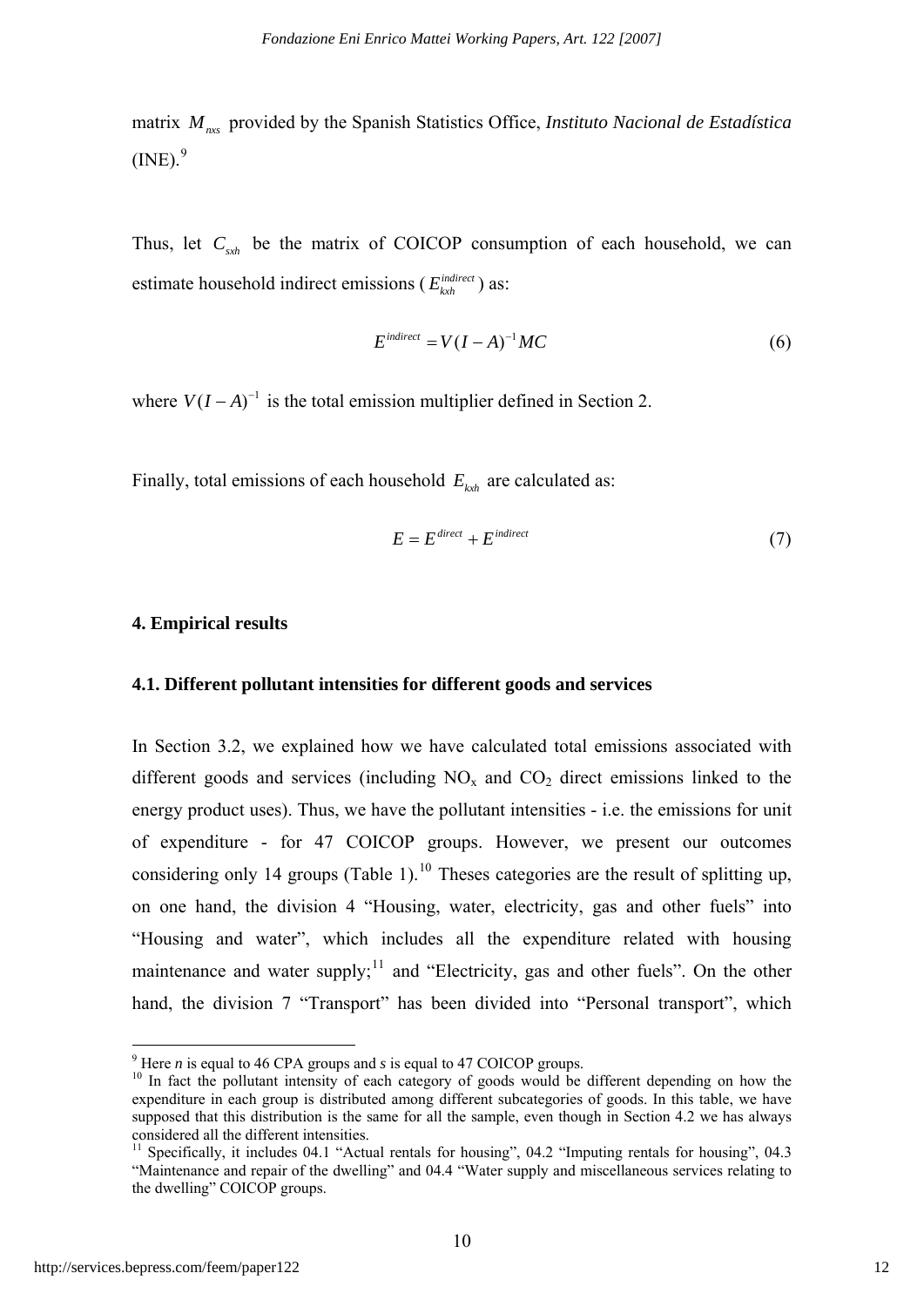<span id="page-13-0"></span>includes purchase of vehicles<sup>[12](#page-13-0)</sup> and the expenses associated with the use of private car such as purchase of fuels and lubricants; and "Transport services", which includes transport by railway, road, air and/or sea. This splitting has been made in order to highlight the more pollutant COICOP products.

| Codes  |                           | <b>COICOP Divisions</b>                                            |
|--------|---------------------------|--------------------------------------------------------------------|
|        | 01                        | Food and non-alcoholic beverages                                   |
| П      | 02                        | Alcoholic beverages, tobacco and narcotics                         |
| Ш      | 03                        | Clothing and footwear                                              |
| IV     | $04.1 - 04.4$             | Housing and water                                                  |
| V      | 04.5                      | Electricity, gas and other fuels                                   |
| VI     | 05                        | Furnishings, household equipment and routine household maintenance |
| VII    | 06                        | Health                                                             |
| VIII   | $07.1 - 0.72$             | Purchase of vehicles and operation of personal transport equipment |
| IX     | 07.3                      | Transport services                                                 |
| X      | 08                        | Communication                                                      |
| XI     | 09                        | Recreation and culture                                             |
| XII    | 10                        | Education                                                          |
| XIII   | 11                        | Restaurants and hotels                                             |
| XIV    | 12                        | Miscellaneous goods and services                                   |
| $\sim$ | $\mathbf{1}$<br>$\cdot$ . | $2000$ $FCDF$<br>$\mathcal{L}$                                     |

**Table 1: Spanish COICOP products** 

*Source: own elaboration from 2000 ECPF*.

Tables 2 and 3 present the total emission intensities for the greenhouse gases and other gases, respectively. The estimations referred to Spain and for the year 2000. These tables show how the expenditure of one monetary unit in the purchase of a range of different goods and services can have very different implications in terms of the quantity and type of emissions. For instance, one Euro spent in *"Electricity, gas and other fuels*" was found to generate more than eleven times emissions of  $SO<sub>2</sub>$  than the average Euro spent in household consumption. This is also the most pollutant expenditure in terms of  $CO_2$  and  $NO_x$ . Also, connected with  $CO_2$ ,  $SO_2$  and  $NO_x$ emissions, other very important pollutant COICOP group is *"Purchases of vehicles and operation of personal transport equipment"*. In contrast the most polluting goods in terms of CH4, N2O and NH3 are the goods included in *"Food and non-alcoholic beverages", "Alcoholic beverages, tobacco and narcotics"* and *"Restaurants and* 

 $12$  It should be noticed that in ECPF, it is included in the current year the total amount of the expenditure on the durables goods, i.e. cars, appliances, etc. However, in economic terms it would be better distribute the total expenditure among the different years of use. In order to avoid this situation, those expenditures would be distributed among different years according to the shelf life of durable goods, but we do not have data for making this assignation.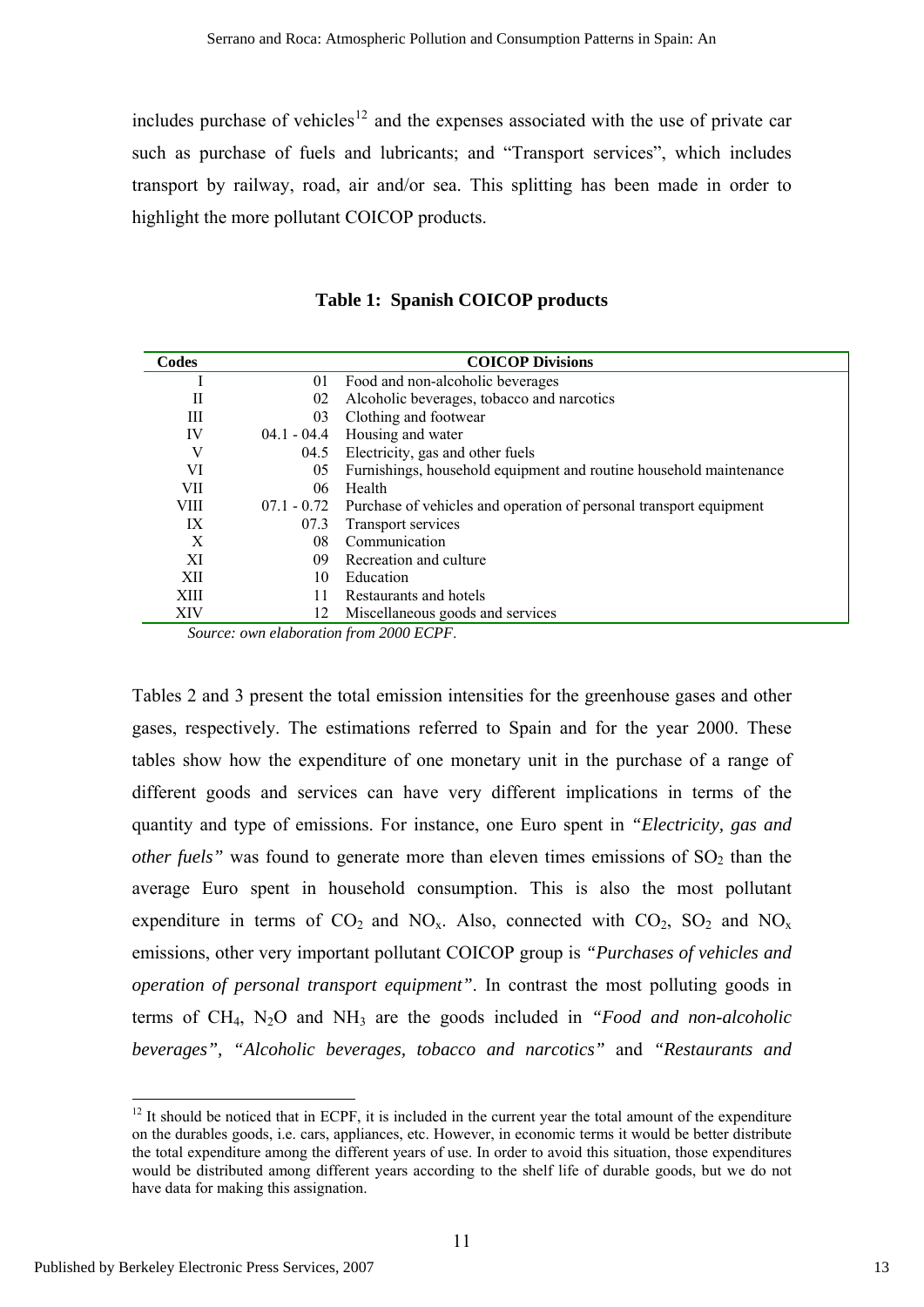*hotels*" - i.e. those groups connected with agriculture and cattle raising CPA groups. Finally, the synthetic greenhouse gases are relevant in *"Health"* - mainly due to the HCFs emissions of class *"Medical products, appliances and equipment"* - and in *"Furnishing".*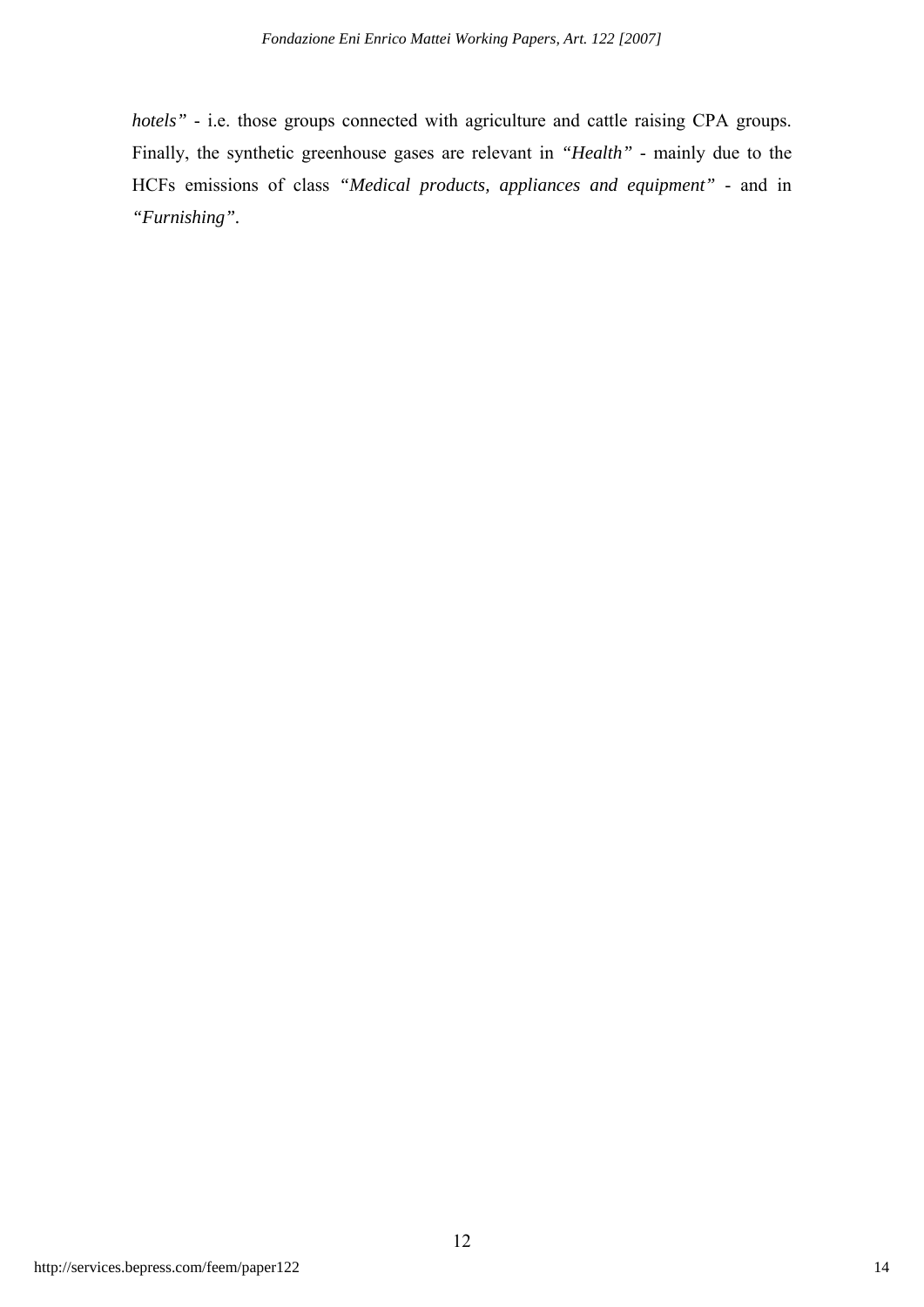### **Table 2: Total emission intensity of the Greenhouse gases of different COICOP groups, Spain 2000**

| $\mathbf{CO}_{2}$        |           | CH <sub>4</sub>          |           | N <sub>2</sub> O         |           |                          | Synthetic greenhouse gases* | $CO2$ equivalent         |           |
|--------------------------|-----------|--------------------------|-----------|--------------------------|-----------|--------------------------|-----------------------------|--------------------------|-----------|
| <i>COICOP</i>            | Intensity | <b>COICOP</b>            | Intensity | <b>COICOP</b>            | Intensity | <b>COICOP</b>            | Intensity                   | <b>COICOP</b>            | Intensity |
| V. Electricity and gas   | 755.75    | L Food                   | 356.21    | L Food-                  | 317.72    | VII. Health              | 511.04                      | V. Electricity and gas   | 658.12    |
| VIII. Personal transport | 302.17    | II. Alcoholic beverages  | 151.43    | II. Alcoholic beverages  | 138.77    | VI. Furnishings          | 202.72                      | VIII. Personal transport | 263.50    |
| I. Food                  | 77.37     | V. Electricity and gas   | 140.96    | XIII. Restaurants        | 106.63    | III. Clothing            | 161.61                      | I. Food                  | 113.15    |
| VII. Health              | 66.21     | XIII. Restaurants        | 116.59    | VII. Health              | 97.64     | XIV. Other services      | 139.61                      | VII. Health              | 71.62     |
| IX. Transport services   | 60.91     | XI. Recreation           | 48.34     | V. Electricity and gas   | 82.74     | VIII. Personal transport | 134.61                      | II. Alcoholic beverages  | 64.00     |
| VI. Furnishings          | 54.05     | III. Clothing            | 47.04     | XI. Recreation           | 73.71     | I. Food                  | 94.35                       | IX. Transport services   | 55.73     |
| III. Clothing            | 51.24     | VIII. Personal transport | 29.82     | XIV. Other services      | 54.02     | XI. Recreation           | 90.34                       | VI. Furnishings          | 53.60     |
| II. Alcoholic beverages  | 50.77     | VII. Health              | 25.58     | III. Clothing            | 54.00     | II. Alcoholic beverages  | 73.43                       | III. Clothing            | 52.70     |
| XI. Recreation           | 48.53     | XIV. Other services      | 25.33     | VI. Furnishings          | 46.56     | IX. Transport services   | 53.55                       | XIII. Restaurants        | 51.69     |
| XIV. Other services      | 46.24     | VI. Furnishings          | 24.95     | VIII. Personal transport | 42.74     | IV. Housing and water    | 50.65                       | XI. Recreation           | 50.70     |
| XIII. Restaurants        | 42.08     | IX. Transport services   | 20.37     | IX. Transport services   | 27.43     | XIII. Restaurants        | 48.27                       | XIV. Other services      | 46.54     |
| IV. Housing and water    | 37.78     | IV. Housing and water    | 15.33     | IV. Housing and water    | 23.45     | V. Electricity and gas   | 42.02                       | IV. Housing and water    | 35.42     |
| X. Communication         | 33.46     | X. Communication         | 11.68     | X. Communication         | 14.64     | X. Communication         | 31.31                       | X. Communication         | 30.65     |
| XII. Education           | 18.74     | XII. Education           | 9.58      | XII. Education           | 11.01     | XII. Education           | 15.70                       | XII. Education           | 17.54     |

*Units: Index numbers, mean of total consumption expenditure of households 2000 base = 100* 

*Source: own elaboration from 2000 Spanish NAMEA and 2000 ECPF.* 

*\*Synthetic greenhouse gases are total SF6, HFCs and PFCs emissions measured in CO2 equivalent.* 

*Note: The emissions of the six greenhouse gases measured in CO<sub>2</sub> equivalent have been aggregated in accordance with their global warming potential values as* established by the IPCC. The conversion factors are: 1 for CO<sub>2</sub>, 21 for CH<sub>4</sub>, 310 for N<sub>2</sub>O and 23,900 for SF<sub>6</sub>. For the PFC group, values oscillate between 6,500 and *9,200 depending on the gas in question, while for the HFC group, values range between 140 and 11,700.*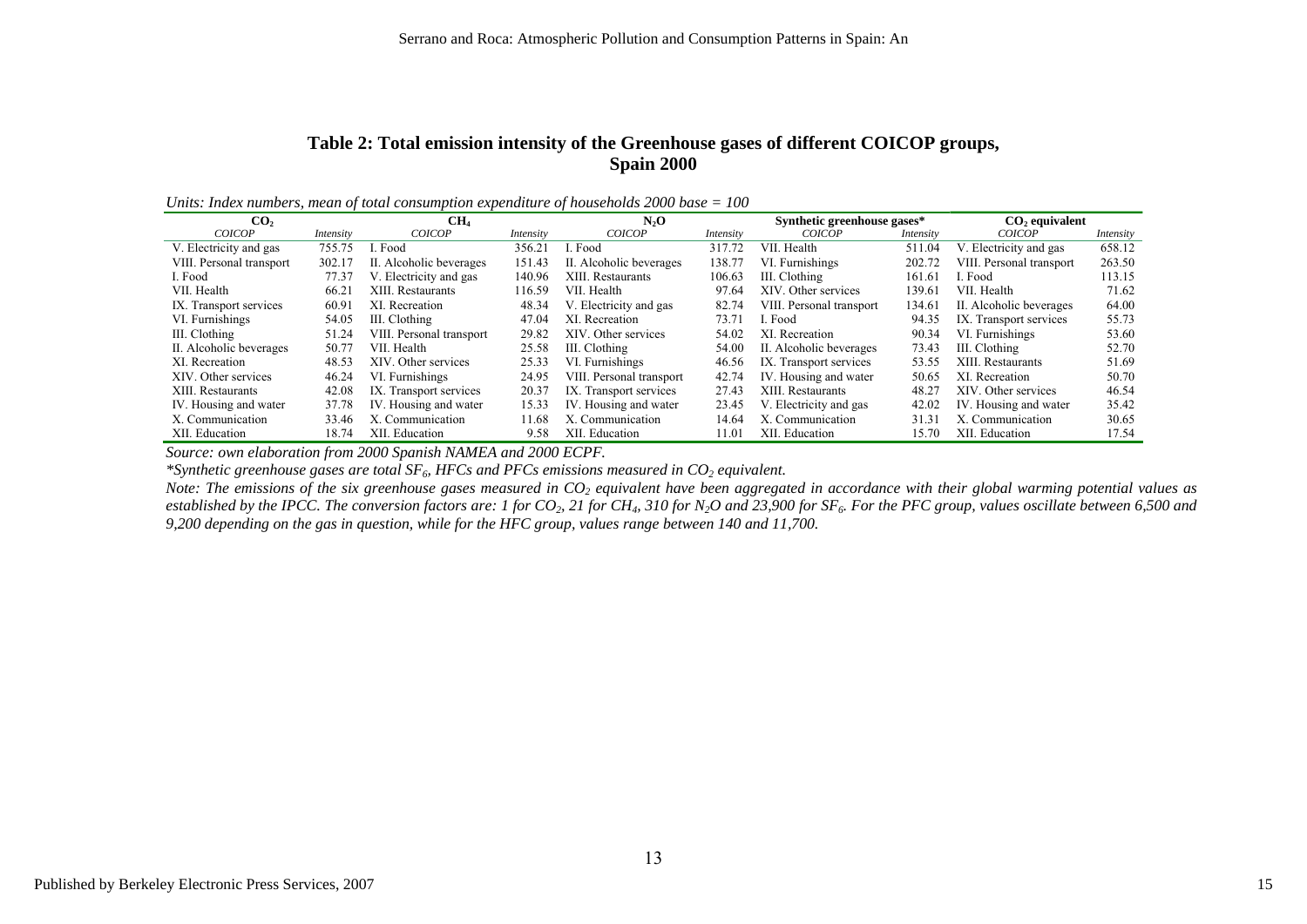| Table 3: Total emission intensity of the other gases of different COICOP groups, |  |
|----------------------------------------------------------------------------------|--|
| Spain 2000                                                                       |  |

|                          |           | Units: Index numbers, mean of total consumption expenditure of households $2000$ base = 100 |           |                          |           |
|--------------------------|-----------|---------------------------------------------------------------------------------------------|-----------|--------------------------|-----------|
| SO <sub>2</sub>          |           | $NO_{x}$                                                                                    |           | NH <sub>3</sub>          |           |
| <b>COICOP</b>            | Intensity | Sector                                                                                      | Intensity | <b>Sector</b>            | Intensity |
| V. Electricity and gas   | 1124.62   | V. Electricity and gas                                                                      | 613.98    | L Food                   | 379.39    |
| VIII. Personal transport | 115.81    | VIII. Personal transport                                                                    | 288.04    | II. Alcoholic beverages  | 158.03    |
| VII. Health              | 94.66     | L Food                                                                                      | 127.47    | XIII. Restaurants        | 121.61    |
| I. Food                  | 70.58     | II. Alcoholic beverages                                                                     | 66.39     | XI. Recreation           | 63.78     |
| VI. Furnishings          | 69.17     | XIII. Restaurants                                                                           | 53.96     | III. Clothing            | 40.61     |
| III. Clothing            | 69.02     | IX. Transport services                                                                      | 51.43     | VII. Health              | 37.43     |
| XIV. Other services      | 67.59     | VII. Health                                                                                 | 48.76     | XIV. Other services      | 35.36     |
| XI. Recreation           | 62.77     | III. Clothing                                                                               | 46.54     | VI. Furnishings          | 24.01     |
| II. Alcoholic beverages  | 54.16     | XI. Recreation                                                                              | 45.82     | VIII. Personal transport | 15.91     |
| IV. Housing and water    | 53.48     | VI. Furnishings                                                                             | 44.17     | IX. Transport services   | 15.54     |
| XIII. Restaurants        | 52.57     | XIV. Other services                                                                         | 36.64     | IV. Housing and water    | 14.17     |
| IX. Transport services   | 48.28     | IV. Housing and water                                                                       | 28.89     | V. Electricity and gas   | 11.80     |
| X. Communication         | 47.84     | X. Communication                                                                            | 25.88     | X. Communication         | 7.11      |
| XII. Education           | 31.98     | XII. Education                                                                              | 13.88     | XII. Education           | 6.97      |

*Source: own elaboration from 2000 Spanish NAMEA and 2000 ECPF.* 

Then, we are therefore drawn to the conclusion that the differences in the composition of household expenditure could be very important when explaining the emissions generated by different households. In the following Section we analyse this question considering the differences linked to the differences in the level of expenditure.

## **4.2. The relationship between level of household expenditure and atmospheric emissions in Spain**

As mentioned above, we are interested in analysing how emissions change when household expenditure increases, i.e. we are interested in analysing the expenditure elasticity of emissions. Households are, therefore, classified according to their level of expenditure. However, we should point out two aspects concerning such a classification.

Firstly, it might be argued that it would be more appropriate to consider the income rather than the expenditure variable; nevertheless, we have chosen to use the latter for two reasons. The first reason is that the source we have used - i.e. ECPF – provides more complete and reliable data on expenditure than on income. The second reason is that linking income and emissions taking into account only consumption expenditures could be interpreted as supposing that savings do not result in emissions when in fact investment can be as environmentally problematic as consumption, or even more so. However, classifying households according to their level of expenditure has some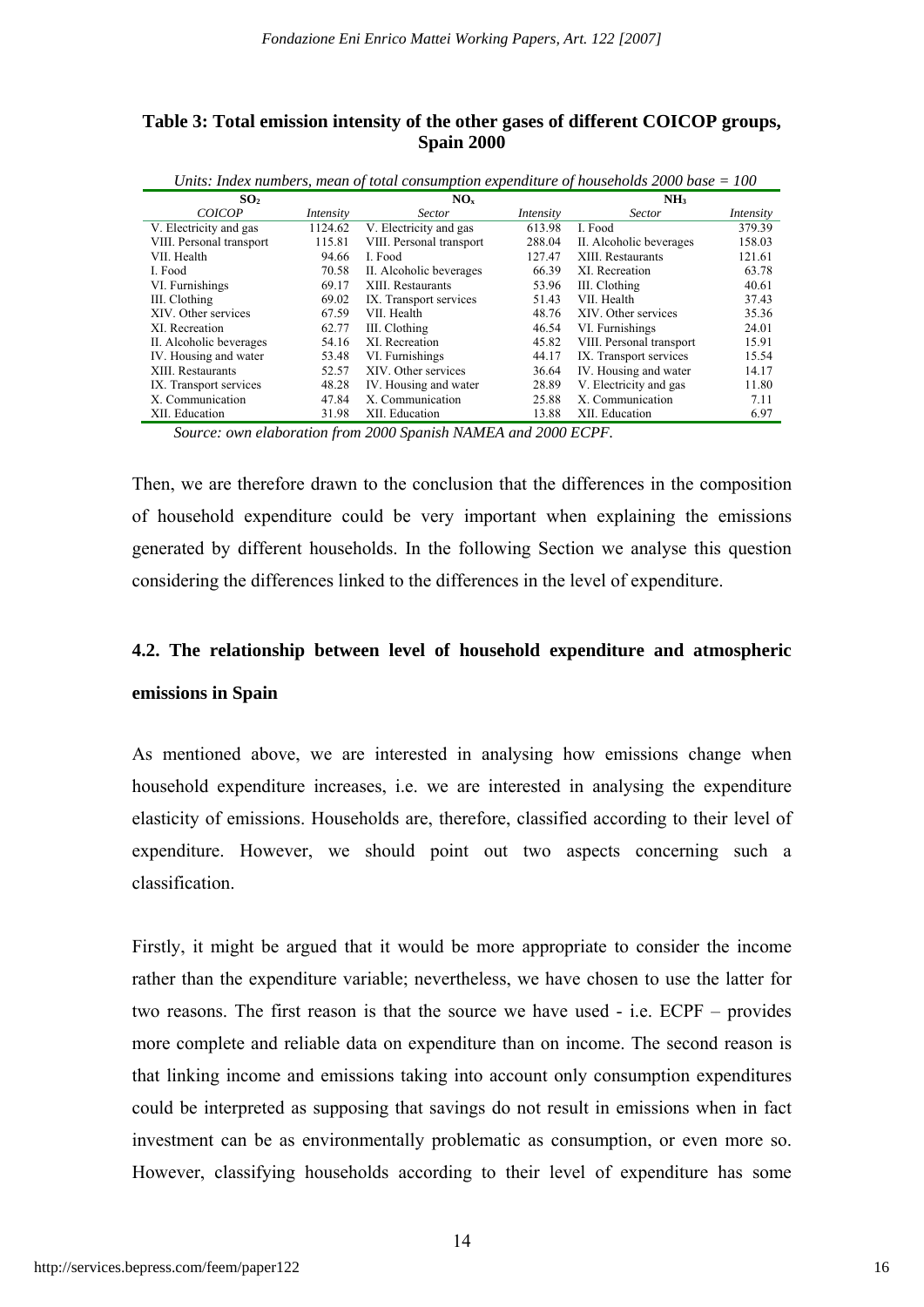<span id="page-17-0"></span>limitations. As it has been mentioned<sup>[13](#page-17-0)</sup>, one significant problem of this method is that the ECPF includes in the current year the total amount of the expenditure on durable goods. This fact implies that those households who have bought durable goods in the current year will be classified in the highest percentile.

Secondly, another problem for this analysis is how to arrange the different households taking into account their differences in size and composition. That is, a bigger level of expenditure could mean more household expenditure or more per capita expenditure. A possible approach is to apply some type of transformation in order to calculate the "equivalent expenditure". Even though there are other possible methods, the most usual transformation is the "modified OECD scale"<sup>[14](#page-17-0)</sup> (Wier *et al.*, 2001; Roca and Serrano, 2007), In this paper, however, we adopt a different approach: we solve the problem of different household size analysing the expenditure elasticity of emissions not for the whole sample but for the different household groups according their size. Thus, we made independent analysis for one member households, two member households, three member households, four member households, and households with five or more members.<sup>[15](#page-17-0)</sup>

We use microdata of 9,628 different households - classified according their size - in order to estimate the  $\beta$  expenditure elasticity of emissions - which we suppose constant according to the equation:

$$
E = \alpha K^{\beta} \tag{8}
$$

where *E* means total household emissions and *K* means household expenditure. The estimation is based on an application of the ordinary least-squares method to:

$$
\ln E = z + \beta \ln K \tag{9}
$$

<sup>&</sup>lt;sup>13</sup> See Section 4.1, footnote 12.

<sup>&</sup>lt;sup>14</sup> This approach takes into account economies of scale in consumption and the differences between children and adults. According to this scale, the first person over 14 years represents 1 consumer unit, other persons over 14 years 0.5 units and children under 15 years 0.3 units.

<sup>&</sup>lt;sup>15</sup> Vringer and Blok (1995) adopt this same approach in one of their figures (figure 7, p. 900). It should be note that this approach only considers the size of the households but not the different composition between adults and children.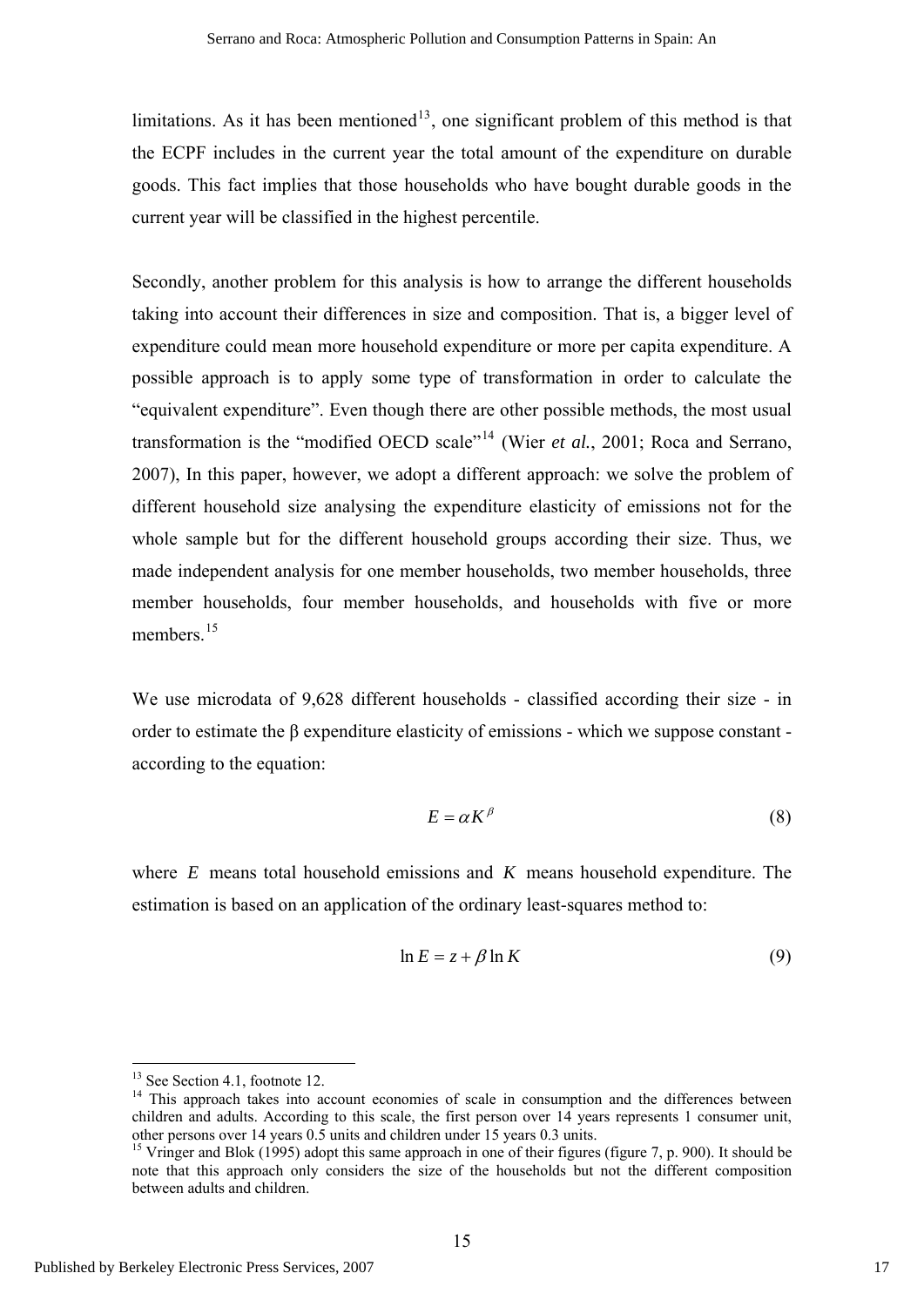The results for the different gases and different household size are presented in Tables 4 and 5.

|                              | l member          |                | 2 member          |                | 3 member          |                | 4 member          |                | $>4$ member       |                |
|------------------------------|-------------------|----------------|-------------------|----------------|-------------------|----------------|-------------------|----------------|-------------------|----------------|
|                              | household         |                | household         |                | household         |                | household         |                | household         |                |
|                              | <b>Elasticity</b> | $\mathbb{R}^2$ | <b>Elasticity</b> | $\mathbb{R}^2$ | <b>Elasticity</b> | $\mathbb{R}^2$ | <b>Elasticity</b> | $\mathbf{R}^2$ | <b>Elasticity</b> | $\mathbf{R}^2$ |
|                              |                   |                |                   |                |                   |                |                   |                |                   |                |
| CO <sub>2</sub>              | 0.96              | 0.80           | 0.93              | 0.77           | 0.89              | 0.75           | 0.86              | 0.74           | 0.91              | 0.78           |
| CH <sub>4</sub>              | 0.76              | 0.56           | 0.72              | 0.62           | 0.71              | 0.61           | 0.70              | 0.62           | 0.71              | 0.68           |
| N <sub>2</sub> O             | 0.83              | 0.68           | 0.79              | 0.72           | 0.77              | 0.72           | 0.77              | 0.73           | 0.69              | 0.77           |
| Synthetic gases*             | .09               | 0.86           | 1.12              | 0.88           | 1.13              | 0.88           | 1.12              | 0.87           | 1.08              | 0.88           |
| Total in CO <sub>2</sub> eq. | 0.94              | 0.82           | 0.91              | 0.81           | 0.87              | 0.79           | 0.85              | 0.78           | 0.89              | 0.82           |

#### **Table 4: Expenditure elasticity of greenhouse gas emissions, Spain 2000**

*Source: own elaboration.* 

*\*: Synthetic gases are total SF6, HFCs and PFCs emissions measured in CO2 equivalent.* 

#### **Table 5: Expenditure elasticity of other gas emissions, Spain 2000**

|                                                       |                      | 1 member<br>household |                      | 2 member<br>household | 3 member<br>household |                      | 4 member<br>household |                      | $>4$ member<br>household |                      |
|-------------------------------------------------------|----------------------|-----------------------|----------------------|-----------------------|-----------------------|----------------------|-----------------------|----------------------|--------------------------|----------------------|
|                                                       | <b>Elasticity</b>    | $\mathbf{R}^2$        | <b>Elasticity</b>    | $\mathbf{R}^2$        | <b>Elasticity</b>     | $\mathbf{R}^2$       | <b>Elasticity</b>     | $\mathbf{R}^2$       | <b>Elasticity</b>        | $\mathbf{R}^2$       |
| SO <sub>2</sub><br>NO <sub>x</sub><br>NH <sub>3</sub> | 0.85<br>0.94<br>0.77 | 0.83<br>0.78<br>0.52  | 0.85<br>0.89<br>0.72 | 0.85<br>0.76<br>0.57  | 0.86<br>0.85<br>0.70  | 0.88<br>0.73<br>0.55 | 0.86<br>0.82<br>0.70  | 0.88<br>0.72<br>0.57 | 0.89<br>0.87<br>0.70     | 0.91<br>0.77<br>0.64 |

*Source: own elaboration.* 

We can distinguish three cases. First,  $CO_2$ ,  $SO_2$  and  $NO_x$ , emissions has an intensity with very high values but inferior to one - the values are situated between 0.82 and 0.96. Second, the lowest values are for the pollutants more connected with agriculture and cattle raising - NH<sub>3</sub>, CH<sub>4</sub> and N<sub>2</sub>O -, in this cases the values oscillate from 0.70 to 0.83. Third, the synthetic greenhouse gases have an elasticity even higher than one.

In following figures (Figures 2 - 9) we present average emissions intensity - i.e., total emissions divided by total expenditure - for the different household types classified by expenditure quintiles. These figures and the estimated elasticity are directly connected: in general we can expect an increasing or decreasing intensity depending if the elasticity is higher or lower than one.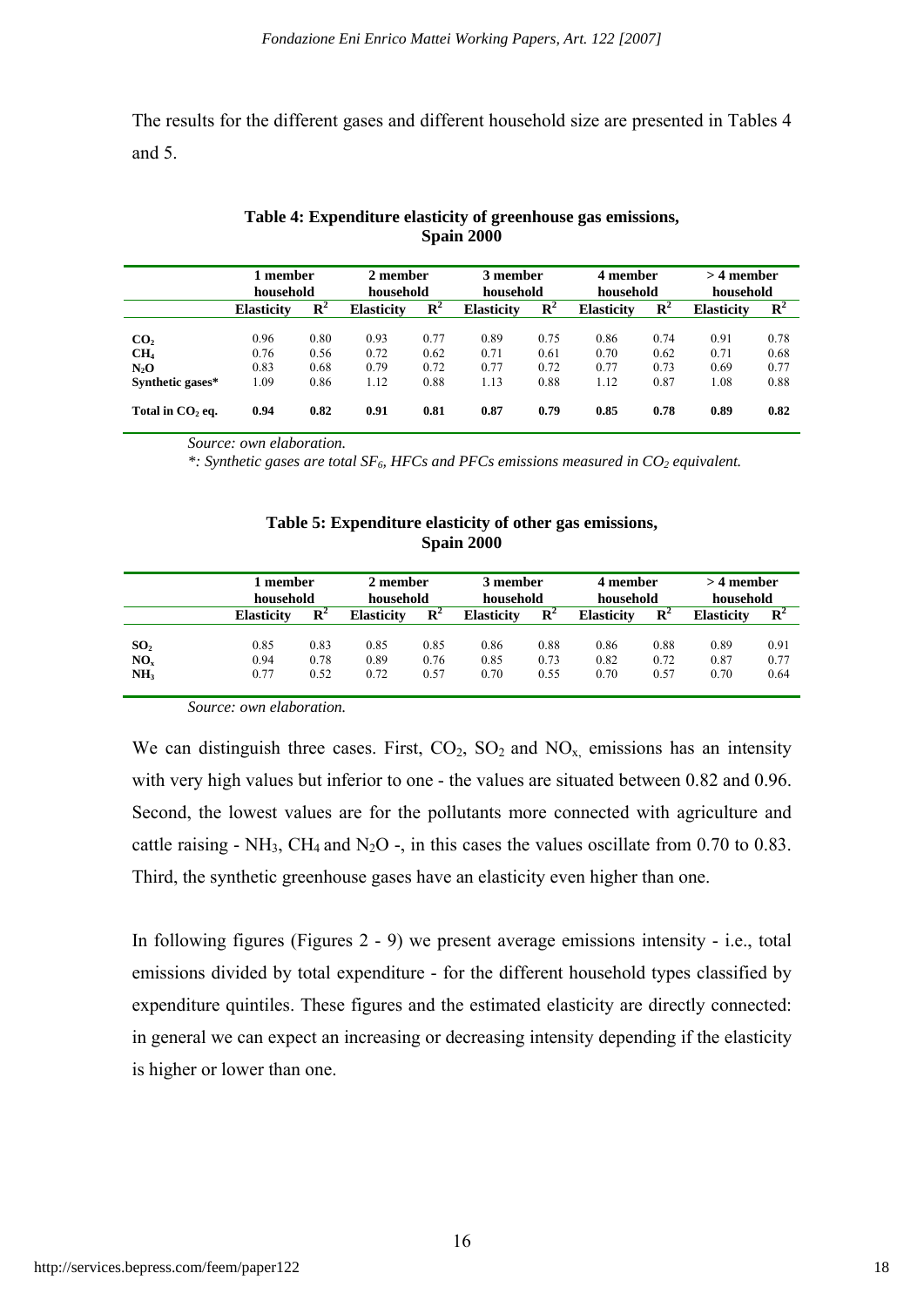## Figure 2: Intensity of emissions of CO<sub>2</sub> of expenditure household quintiles, **Spain 2000**





*Source: own elaboration.* 

## Figure 3: Intensity of emissions of CH<sub>4</sub> of expenditure household quintiles, **Spain 2000**

*Unit: first quintile base = 100* 



*Source: own elaboration.*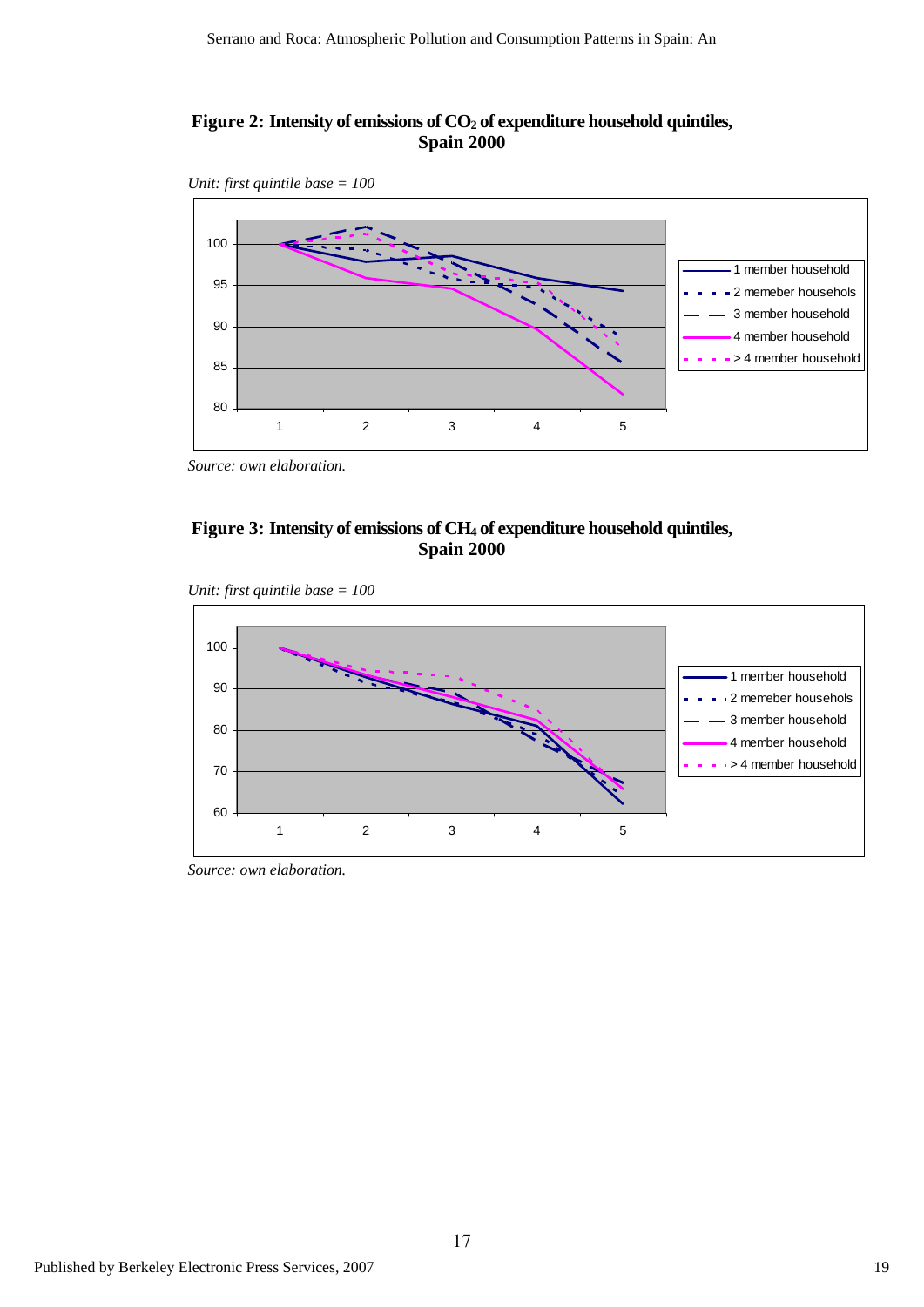### **Figure 4: Intensity of emissions of N2O of expenditure household quintiles, Spain 2000**

*Unit: first quintile base = 100* 



*Source: own elaboration.* 

### **Figure 5: Intensity of emissions of Synthetic greenhouse gases\* of expenditure household quintiles, Spain 2000**

*Unit: first quintile base = 100* 



*Source: own elaboration.* 

*\*: Synthetic greenhouse gases are total SF6, HFCs and PFCs emissions measured in CO2 equivalent.*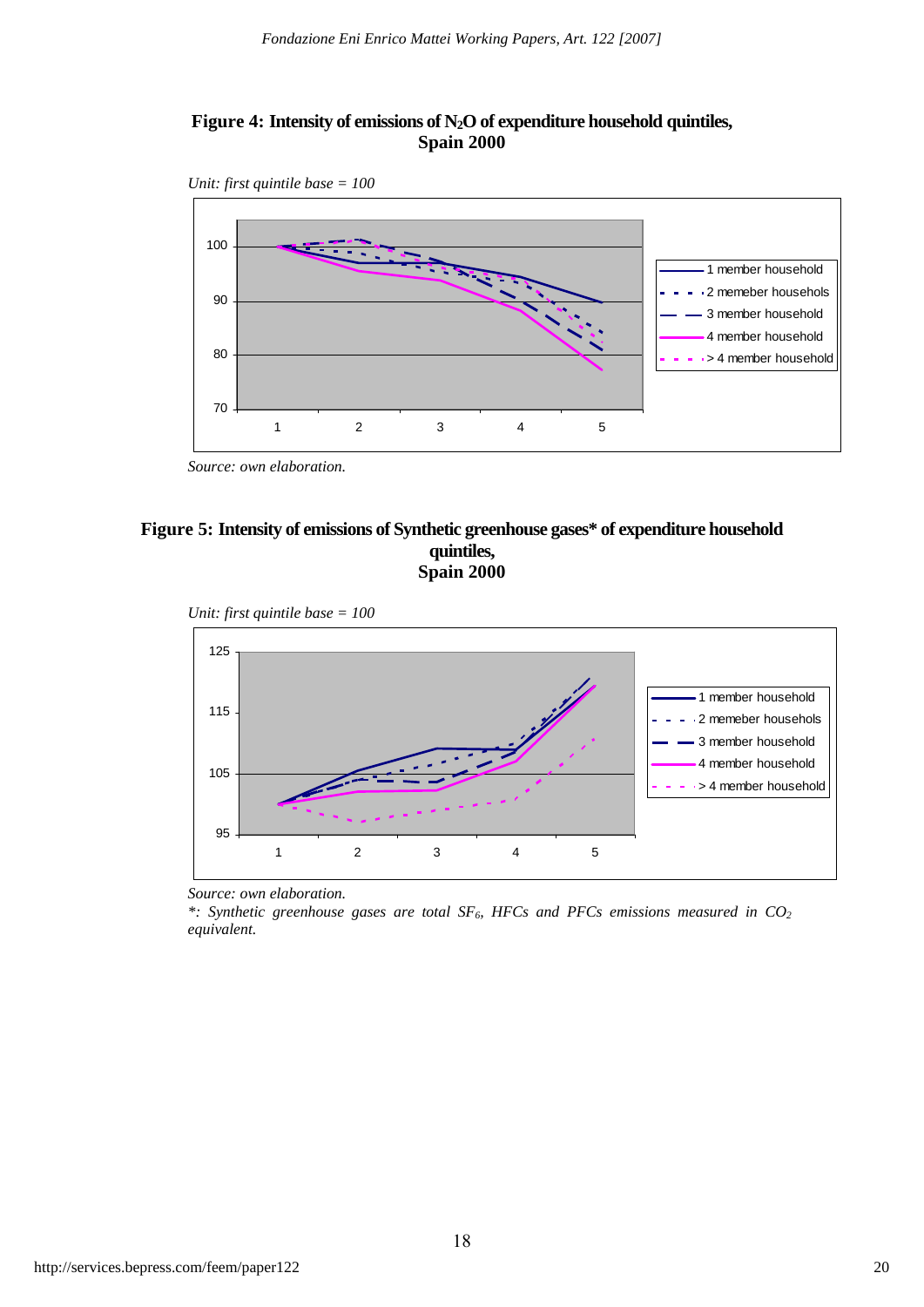### **Figure 6: Intensity of emissions of Greenhouse gases\* of expenditure household quintiles, Spain 2000**





*Source: own elaboration.* 

*\*: Greenhouse gases are total CH4, CO2, N2O, SF6, HFCs and PFCs emissions measured in CO2 equivalent.* 

### Figure 7: Intensity of emissions of SO<sub>2</sub> of expenditure household quintiles, **Spain 2000**

*Unit: first quintile base = 100* 



*Source: own elaboration.*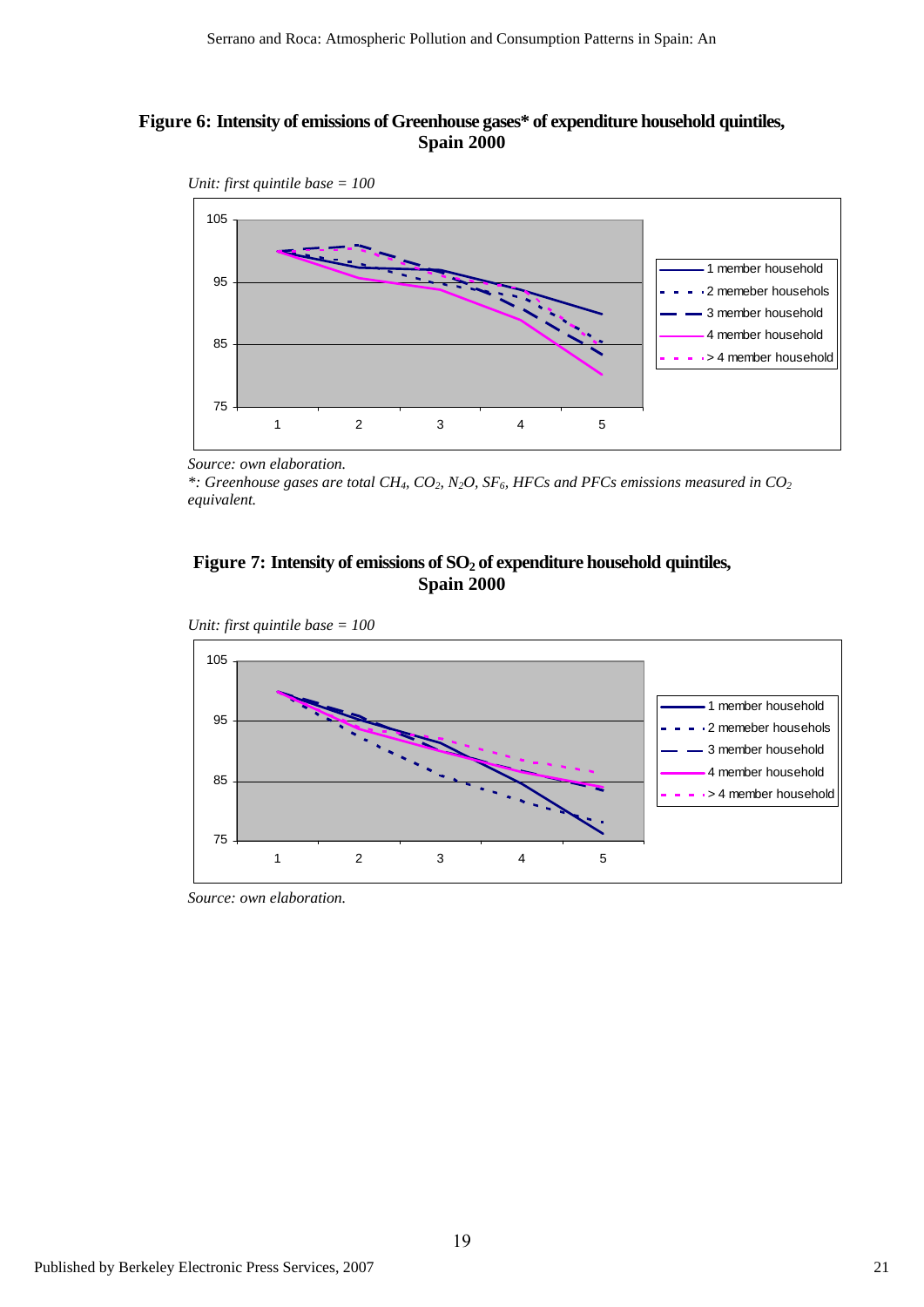## Figure 8: Intensity of emissions of NO<sub>x</sub> of expenditure household quintiles, **Spain 2000**

*Unit: first quintile base = 100* 



*Source: own elaboration.* 

## Figure 9: Intensity of emissions of NH<sub>3</sub> of expenditure household quintiles, **Spain 2000**

```
Unit: first quintile base = 100
```


*Source: own elaboration.* 

In general, we observe a decreasing intensity in all the gases and for the five types of households, with the exception of the synthetic greenhouse gases. The data of Tables 6 - 8 are useful for explaining these outcomes. These tables present the relative weight in total expenditure of selected types of commodities considering the 47 groups of COICOP. For making these tables we have considered both the pollutant intensity and the relative weight of the total expenditure of each commodity.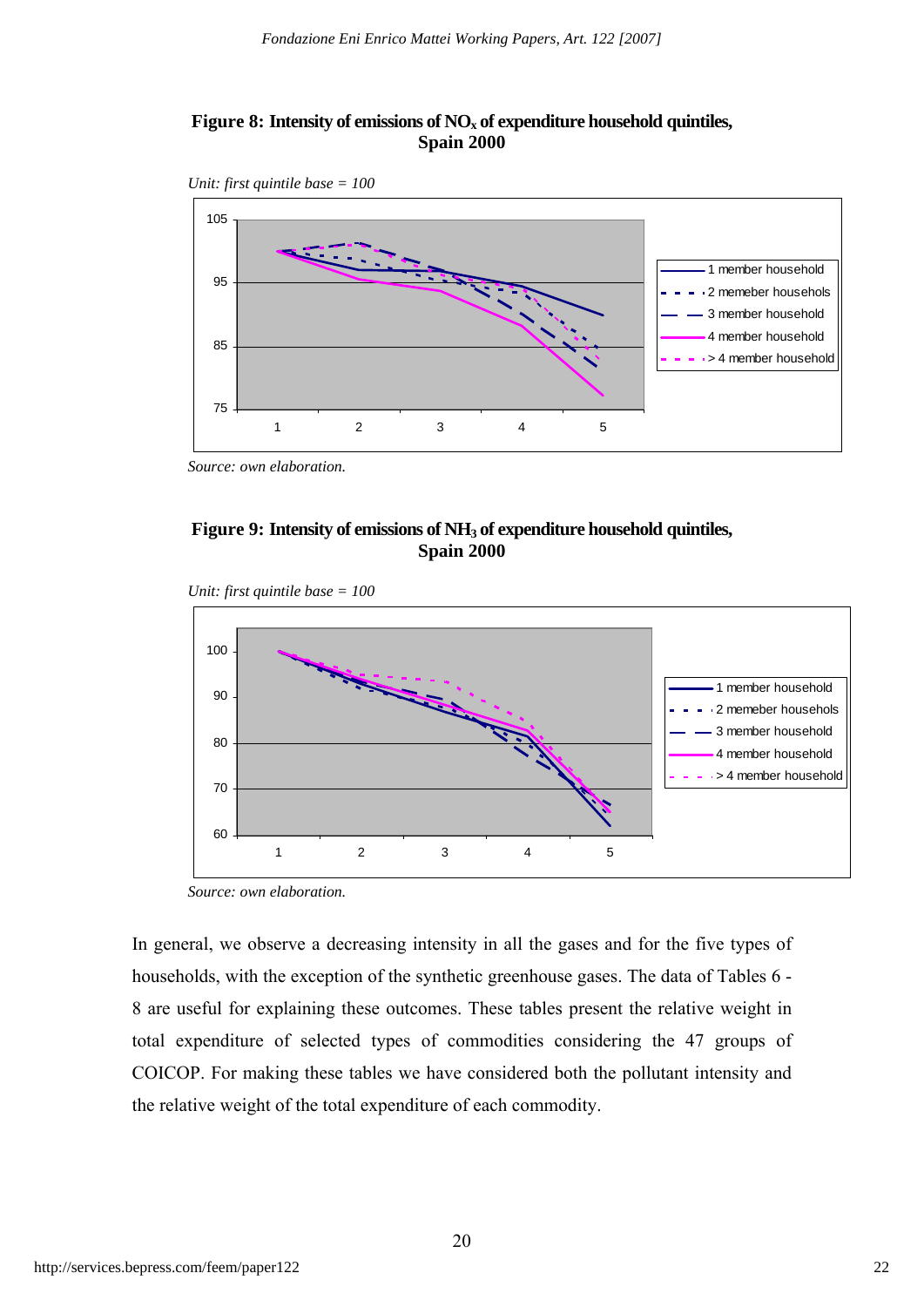<span id="page-23-0"></span>As we have pointed out before, in the case of CH4, N2O and NH3 the "*Food*" COICOP group is the key category. For any type of household the relative weight of this group always decreases with the level of expenditure. We should point out that this group is also a key category for other gases; this is because "*Food*" has significant pollutant intensities in the most gases and it represents and important part of the household expenditure.

| <b>First</b><br>quintile |       | Second<br>quintile | Third<br>quintile | Forth<br>quintile | Fifth<br>quintile |
|--------------------------|-------|--------------------|-------------------|-------------------|-------------------|
| Food                     |       |                    |                   |                   |                   |
| 1 member household       | 23.08 | 20.47              | 18.08             | 16.00             | 9.52              |
| 2 member household       | 26.46 | 23.06              | 21.09             | 17.96             | 12.50             |
| 3 member household       | 24.02 | 21 30              | 19.66             | 15.59             | 12.72             |
| 4 member household       | 23.37 | 20.69              | 19.07             | 17 10             | 12.11             |
| $>4$ member household    | 24 44 | 22.65              | 21.62             | 18.65             | 12.40             |

**Table 6: Expenditure in key commodities for CH4, N2O and NH3 emissions as percentage of total expenditure of each group, Spain 2000** 

*Source: own elaboration.* 

In the case of "energy" emissions  $(CO_2, NO_x \text{ and } SO_2)$ , the question is more complex because there are two key categories. The expenditure in "*Electricity, gas and other fuels*" decreases with the level of expenditure<sup>[16](#page-23-0)</sup>, but the expenditure in "*Operation of personal transport equipment*" increases with the level of expenditure or has an inverted U form. We also should take into account, as said before, that food production is a very energy intensive activity and the emissions linked to food commodities are a significant weight in these emissions.

<sup>&</sup>lt;sup>16</sup> Moreover, the relative expenditure decreases with the number of household members; in other words, it seems there are some "scale economies" in the use of residential energy.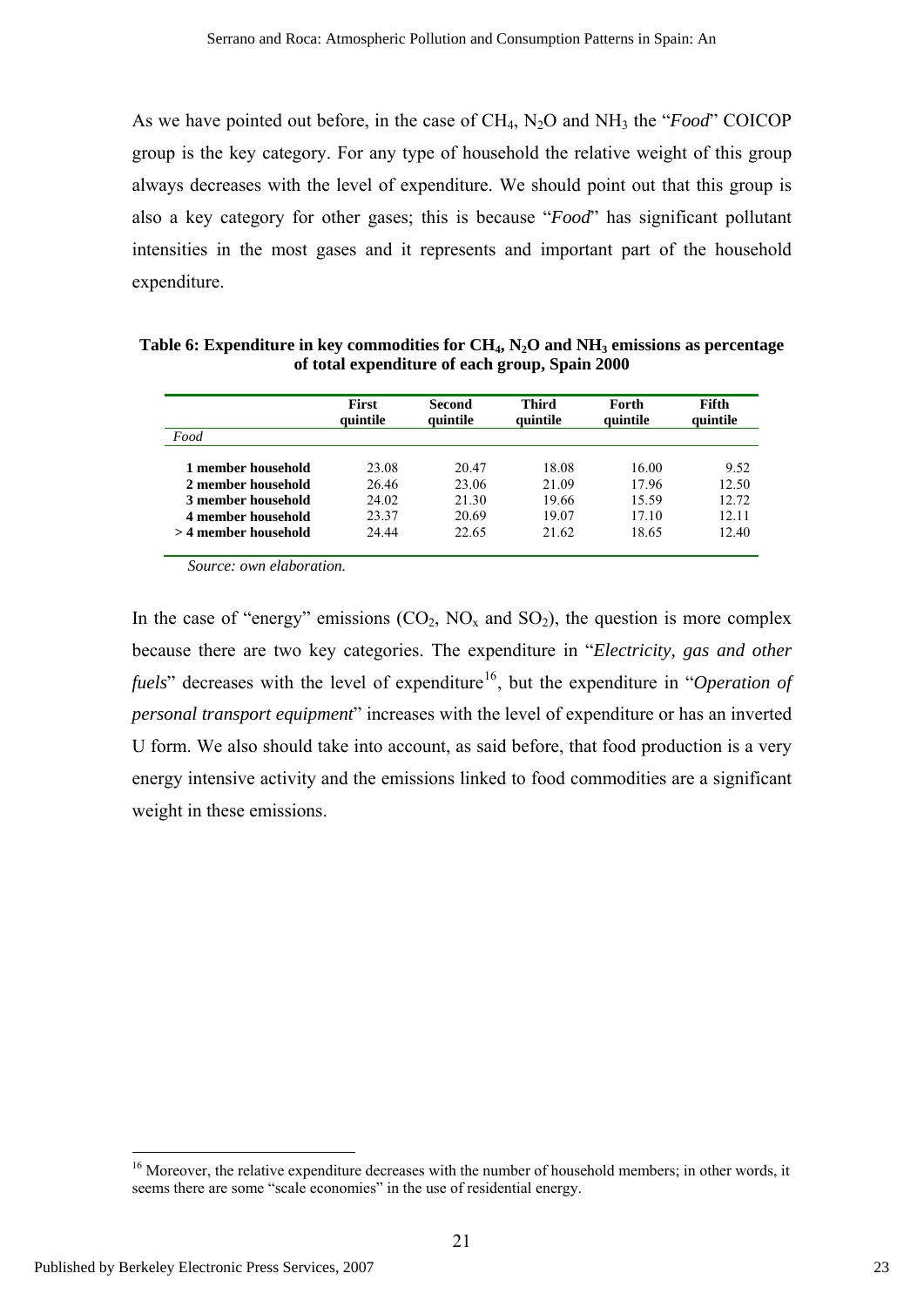|                                           | <b>First</b><br>quintile | Second<br>quintile | <b>Third</b><br>quintile | Forth<br>quintile | Fifth<br>quintile |
|-------------------------------------------|--------------------------|--------------------|--------------------------|-------------------|-------------------|
| Electricity, gas and other fuels          |                          |                    |                          |                   |                   |
| 1 member household                        | 5.83                     | 5.23               | 4.70                     | 3.77              | 2.40              |
| 2 member household                        | 5.82                     | 4.75               | 3.92                     | 3.33              | 2.55              |
| 3 member household                        | 4.68                     | 4.08               | 3.46                     | 2.97              | 2.20              |
| 4 member household                        | 4.37                     | 3.66               | 3.21                     | 2.72              | 2.12              |
| > 4 member household                      | 3.98                     | 3.25               | 3.06                     | 2.57              | 2.14              |
| Operation of personal transport equipment |                          |                    |                          |                   |                   |
| 1 member household                        | 0.27                     | 0.60               | 1.30                     | 2.47              | 3.75              |
| 2 member household                        | 2.23                     | 3.85               | 4.48                     | 5.10              | 4.50              |
| 3 member household                        | 5.15                     | 6.36               | 6.55                     | 6.16              | 5.03              |
| 4 member household                        | 6.24                     | 6.72               | 7.09                     | 6.45              | 5.17              |
| $>$ 4 member household                    | 6.24                     | 8.08               | 6.98                     | 7.77              | 6.29              |

| Table 7: Expenditure in key commodities for $CO_2$ , $NO_x$ and $SO_2$ emissions as percentage |
|------------------------------------------------------------------------------------------------|
| of total expenditure of each group, Spain 2000                                                 |

*Source: own elaboration.* 

For the synthetic greenhouse gases the question is more complex because the relation between emissions and commodity groups is more dispersed. The groups selected as key categories are: "*Purchase of vehicles*", "*Clothing*", "*Medical products*, *appliances and equipment*", "*Personal care*", and "*Goods and services for routine household maintenance*". Looking at these groups it is not easy to conclude a clear trend in the relation of expenditure relative weight and total expenditure. The only exception is the first one, "*Purchase of vehicles*", characterized by a clear concentration of expenses in the fifth quintile; it explains the increase of synthetic greenhouse gases emissions for this quintile (see Figure 5). As mentioned at the beginning of this Section, this concentration is not strange because car are the most important durable consumption good and people who buy a car in one year normally will appear in the highest quintile.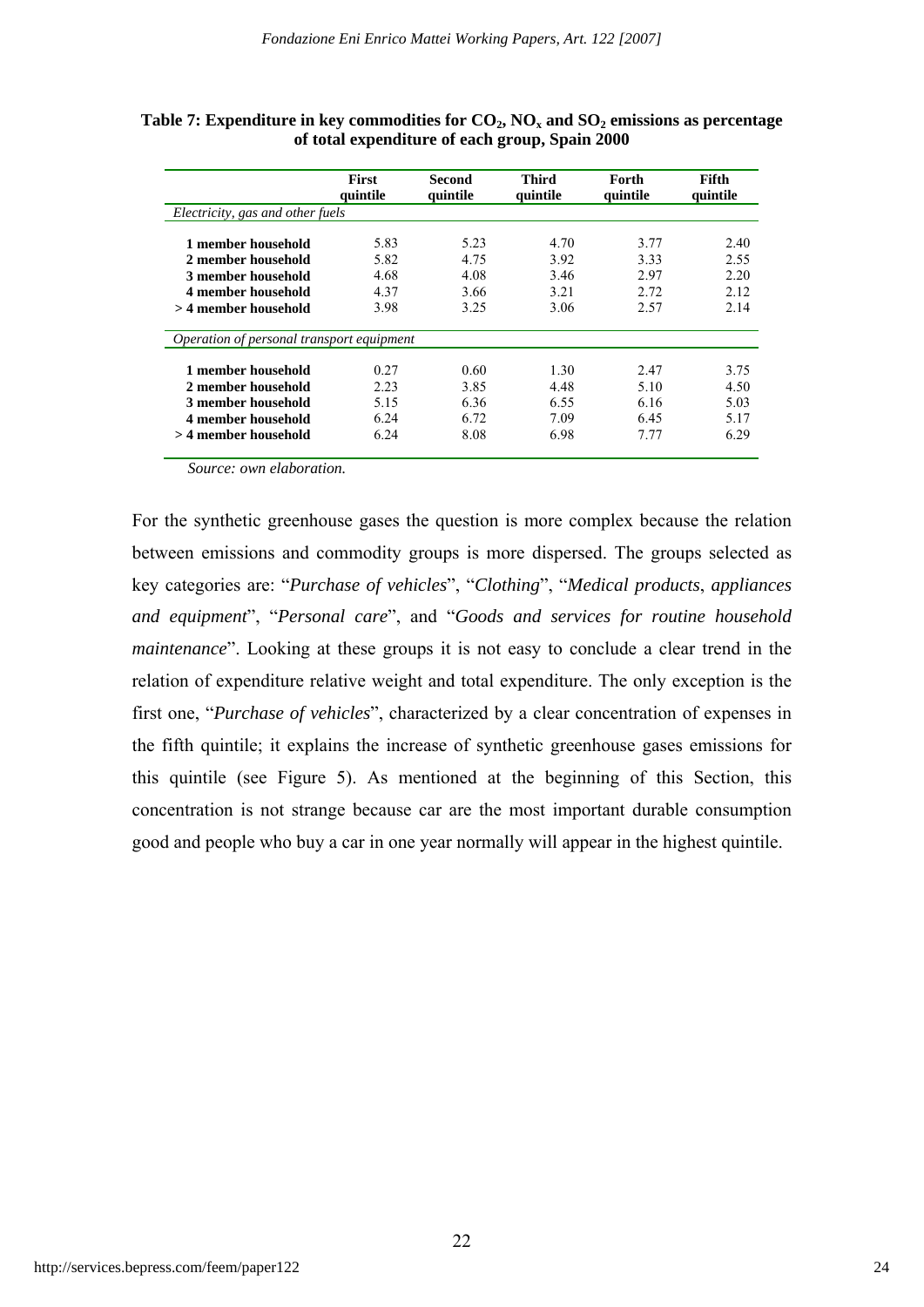|                                                      | First    | <b>Second</b> | <b>Third</b> | Forth    | Fifth    |
|------------------------------------------------------|----------|---------------|--------------|----------|----------|
|                                                      | quintile | quintile      | quintile     | quintile | quintile |
| Purchase of vehicles                                 |          |               |              |          |          |
| 1 member household                                   | 0.02     | 0.02          | 0.20         | 0.45     | 6.36     |
| 2 member household                                   | 0.01     | 0.07          | 0.36         | 0.90     | 8.33     |
| 3 member household                                   | 0.06     | 0.37          | 0.79         | 3.50     | 13.30    |
| 4 member household                                   | 0.36     | 0.69          | 0.72         | 4.21     | 13.34    |
| > 4 member household                                 | 0.64     | 1.23          | 2.50         | 4.45     | 12.15    |
| Clothing                                             |          |               |              |          |          |
| 1 member household                                   | 4.08     | 4.65          | 5.31         | 5.80     | 5.69     |
| 2 member household                                   | 4.04     | 5.37          | 6.11         | 6.26     | 6.09     |
| 3 member household                                   | 4.84     | 6.31          | 6.64         | 6.78     | 6.07     |
| 4 member household                                   | 5.69     | 6.36          | 6.92         | 6.88     | 6.18     |
| > 4 member household                                 | 5.38     | 6.50          | 6.82         | 6.54     | 5.87     |
| Medical products, appliances and equipment           |          |               |              |          |          |
| 1 member household                                   | 1.23     | 1.33          | 1.29         | 1.15     | 0.98     |
| 2 member household                                   | 1.22     | 1.25          | 1.30         | 1.57     | 1.26     |
| 3 member household                                   | 1.35     | 1.41          | 1.27         | 1.24     | 0.95     |
| 4 member household                                   | 1.34     | 1.37          | 1.24         | 1.09     | 0.99     |
| > 4 member household                                 | 1.74     | 1.31          | 1.13         | 1.12     | 0.94     |
| Personal care                                        |          |               |              |          |          |
| 1 member household                                   | 2.47     | 2.28          | 2.59         | 2.32     | 2.08     |
| 2 member household                                   | 2.12     | 2.33          | 2.26         | 2.10     | 1.92     |
| 3 member household                                   | 2.02     | 2.16          | 2.06         | 1.89     | 1.61     |
| 4 member household                                   | 1.89     | 1.86          | 1.84         | 1.75     | 1.47     |
| > 4 member household                                 | 1.96     | 1.77          | 1.72         | 1.70     | 1.45     |
| Goods and services for routine household maintenance |          |               |              |          |          |
| 1 member household                                   | 1.40     | 2.28          | 2.78         | 2.33     | 2.86     |
| 2 member household                                   | 1.70     | 1.91          | 1.94         | 1.87     | 2.29     |
| 3 member household                                   | 1.48     | 1.46          | 1.40         | 1.73     | 1.87     |
| 4 member household                                   | 1.45     | 1.54          | 1.39         | 1.66     | 1.98     |
| > 4 member household                                 | 1.72     | 1.40          | 1.53         | 1.47     | 2.34     |

#### **Table 8: Expenditure in key commodities for Synthetic greenhouse gases emissions as percentage of total expenditure of each group, Spain 2000**

*Source: own elaboration.* 

#### **5. Conclusion**

In this paper we have used an input-output approach and different data sources in order to analyse the relationships between levels of household expenditure and associated atmospheric pollution in Spain. We have estimated the expenditure elasticity of emissions of different gases.

In connection with the EKC debate, we can say that a positive elasticity significantly lower than one could be used as an argument to justify a relative delinking between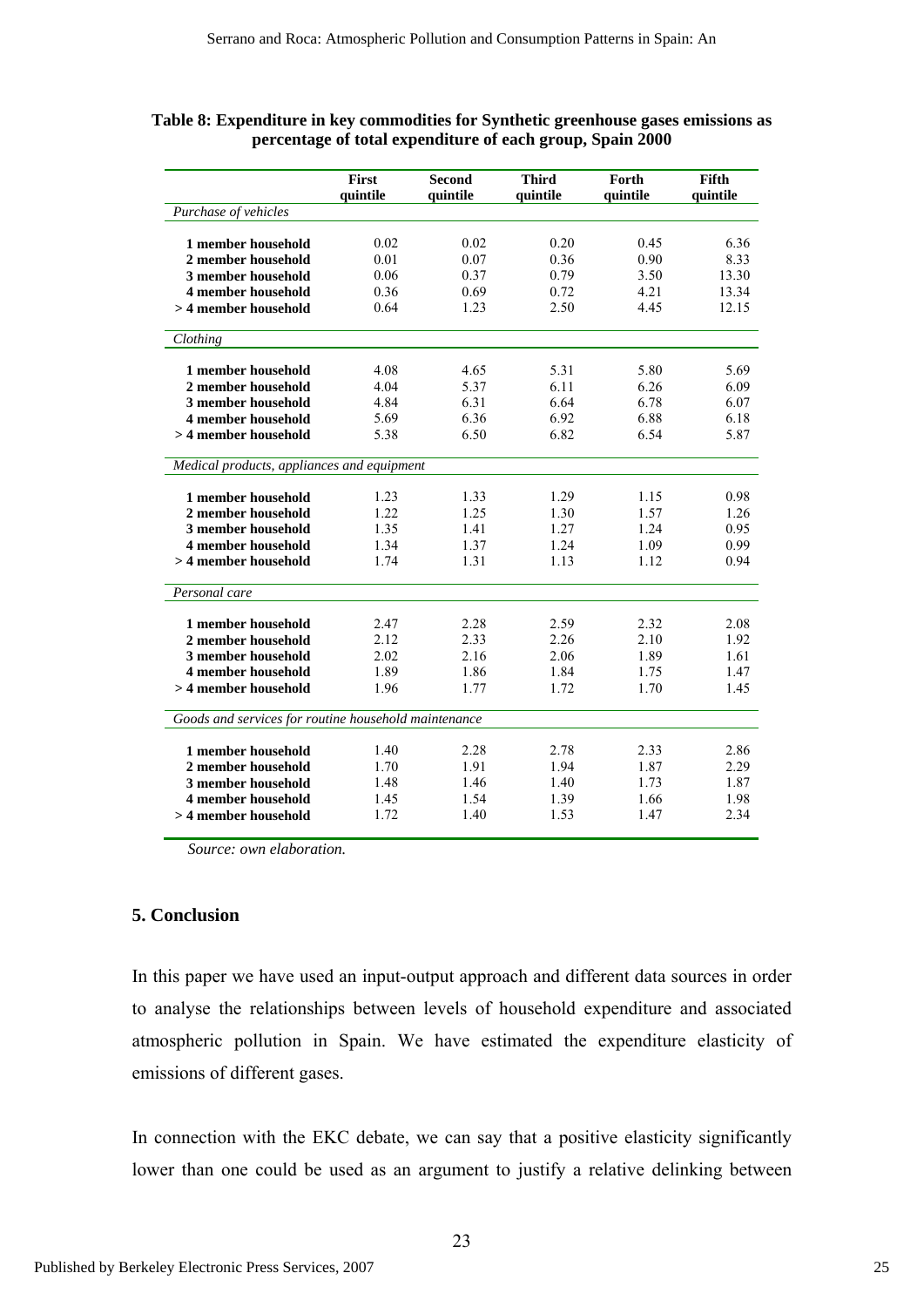increasing consumption and emissions, but it would be not sufficient to expect an absolute delinking. Obviously, it could be other factors that have not been considered in this paper - such as technological changes -, which may explain an absolute delinking for some gases along the time. Even though it is not the aim of this paper, we can stand that in the case of Spain there is not any evidence of this trend for the majority of gases (Roca *et al.*, 2001; Roca and Serrano, 2007).

We have certainly estimated an expenditure elasticity lower than one for the majority of gases. But in general, according to our results when expenditure increases the emissions will increase in a very similar percentage. For instance, a  $10\%$  in the increase of expenditure would approximately be associated with an average increase of total greenhouse emissions situated between a 8.5% and 9.4% depending on the household size. Thus, the structure expenditure changes due to expenditure increases could only explain a very low "relative delinking".

#### **References**

- Ahmad, N., and Wyckoff, A., 2003. Carbon dioxide emissions embodied in international trade of goods. OECD Science, Technology and Industry Working Papers, 2003/15, OECD Publishing.
- Arrow, K., Boling, B., Costanza, R., Dasgupta, P., Folke, C., Holling, S., Jansson, B. O., Levin, S., Mäler, K.G., Perrings, C., and Pimentel, D., 1995. Economic growth, carrying capacity and the environment. Science, 268: 520-521.
- Casler, S., and Willbur, S., 1984. Energy input-output analysis. A simple guide. Resources and Energy, 6: 187-201.
- De Bruyn, S.M., and Opschoor, J.B., 1997. Developments in the throughput-income relationship: theoretical and empirical observations. Ecological Economics, 20(3): 255-268.
- De Bruyn, S.M., and Heintz, R.J., 1999. The environmental Kuznets curve hypothesis. In: J.C.J.M. Van den Bergh (Editor), Handbook of Environmental and Resource Economics. Edward Edgar, Cheltenham, pp. 656-677.
- Ekins, P., 1997. The Kuznets curve for the environment and economic growth: examining the evidence. Environment and Planning A, 29: 805-830.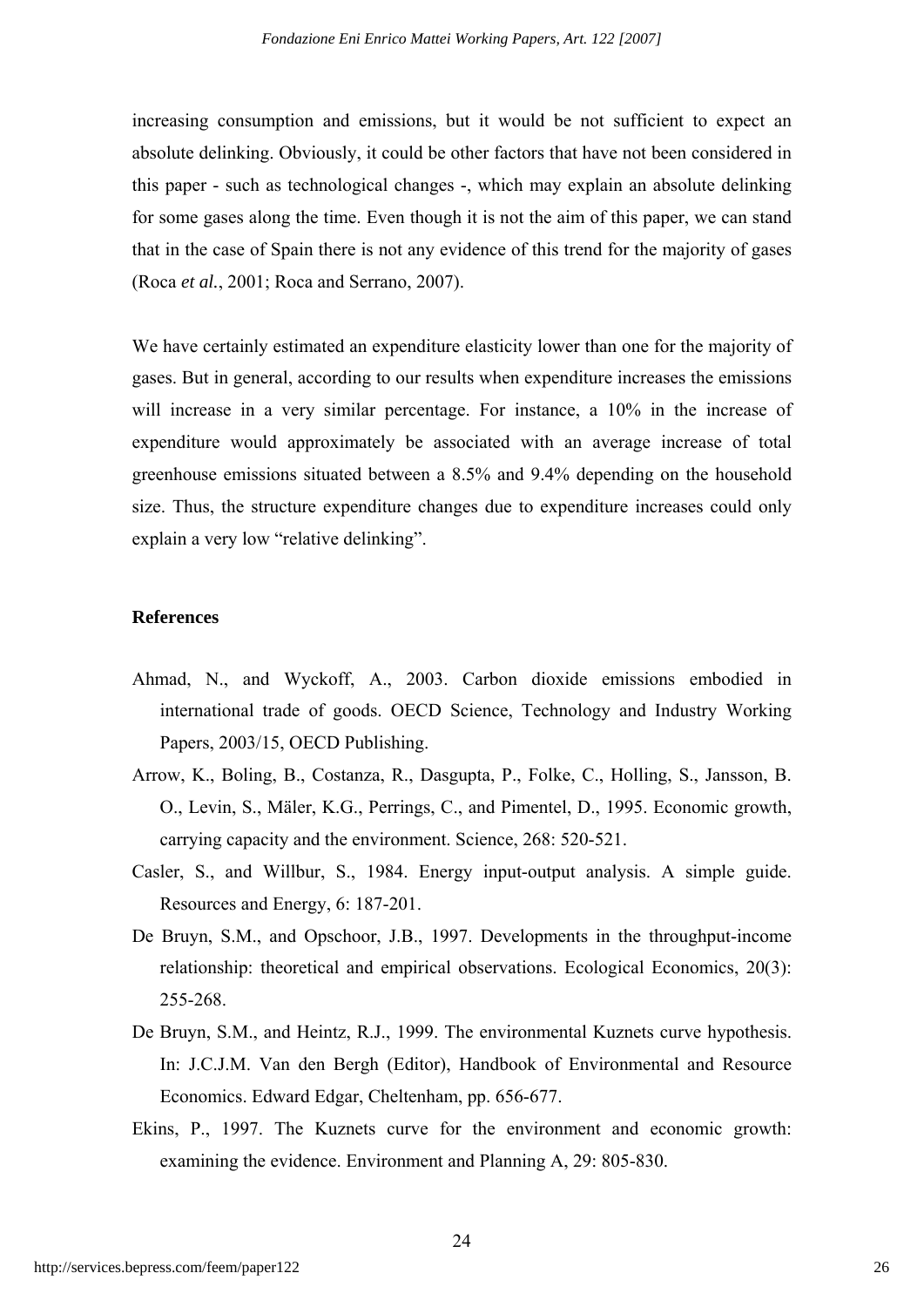- Grossman, G.M., and Krueger, A.B., 1991. Environmental impacts of a North American free trade agreement. NBER Working Paper 3914, National Bureau of Economic Research (NBER), Cambridge.
- Herendeen, R., 1978. Total energy cost of household consumption in Norway, 1973. Energy, 3: 615-630.
- Herendeen, R., and Tanaka, J., 1976. Energy cost of living. Energy, 1: 165-178.
- Herendeen, R., Ford, C., and Hannon, B., 1981. Energy cost of living, 1972-73. Energy, 6(12): 1433-1450.
- Hoekstra, R. and Van den Bergh, J. C. J. M., 2006. Constructing physical input–output tables for environmental modeling and accounting: Framework and illustrations. Ecological Economics, 59(3): 357-393.
- INE, 2004. Encuesta Continua de Presupuestos Familiares. Serie 1998-2003, base 1997. Instituto Nacional de Estadística, Madrid. (available at www.ine.es)
- INE, 2005. Contabilidad Nacional de España. Marco Input-Output. Serie 1995-2000, base 1995. Instituto Nacional de Estadística, Madrid. (available at www.ine.es)
- INE, 2006. Cuentas satélites sobre emisiones atmosféricas. Base 1995. Serie 1995-2000. Instituto Nacional de Estadística, Madrid. (available at www.ine.es)
- Keuning, S.J., Van Dalen, J., and De Haan, M., 1999. The Netherlands' NAMEA; presentation, usage and future extensions. Structural Change and Economic Dynamics, 10(1): 15-37.
- Lenzen, M, Pade, L., and Munksgaard, J., 2004.  $CO<sub>2</sub>$  multipliers in multi-region inputoutput models. Economic Systems Research, 16(4): 391-412.
- Lenzen, M., Wier, M., Cohen, C., Hayami, H., Pachauri, S., and Schaeffer, R., 2006. A comparative multivariate analysis of household energy requirements in Australia, Brazil, Denmark, India and Japan. Energy, 31: 181-207.
- Munksgaard, J., Pedersen, K.A., and Wier, M., 2000. Impact of household consumption on CO2 emissions. Energy Economics, 22: 423-440.
- Muradian, R., and Martínez-Alier, J., 2001. Trade and environment: from a 'Southern' perspective. Ecological Economics, 36(2): 281-297.
- Nijdam, D., Wilting, H.C., Goedkoop, M.J., and Madsen, J. 2005. Environmental load from Dutch private consumption: how much pollution is exported?. Journal of Industrial Ecology, 9(1-2):147-168.
- Peet, N.J., Carter, A.J., and Baines, J.T., 1985. Energy in the New Zealand household, 1974-1980. Energy, 10(11): 1197-1208.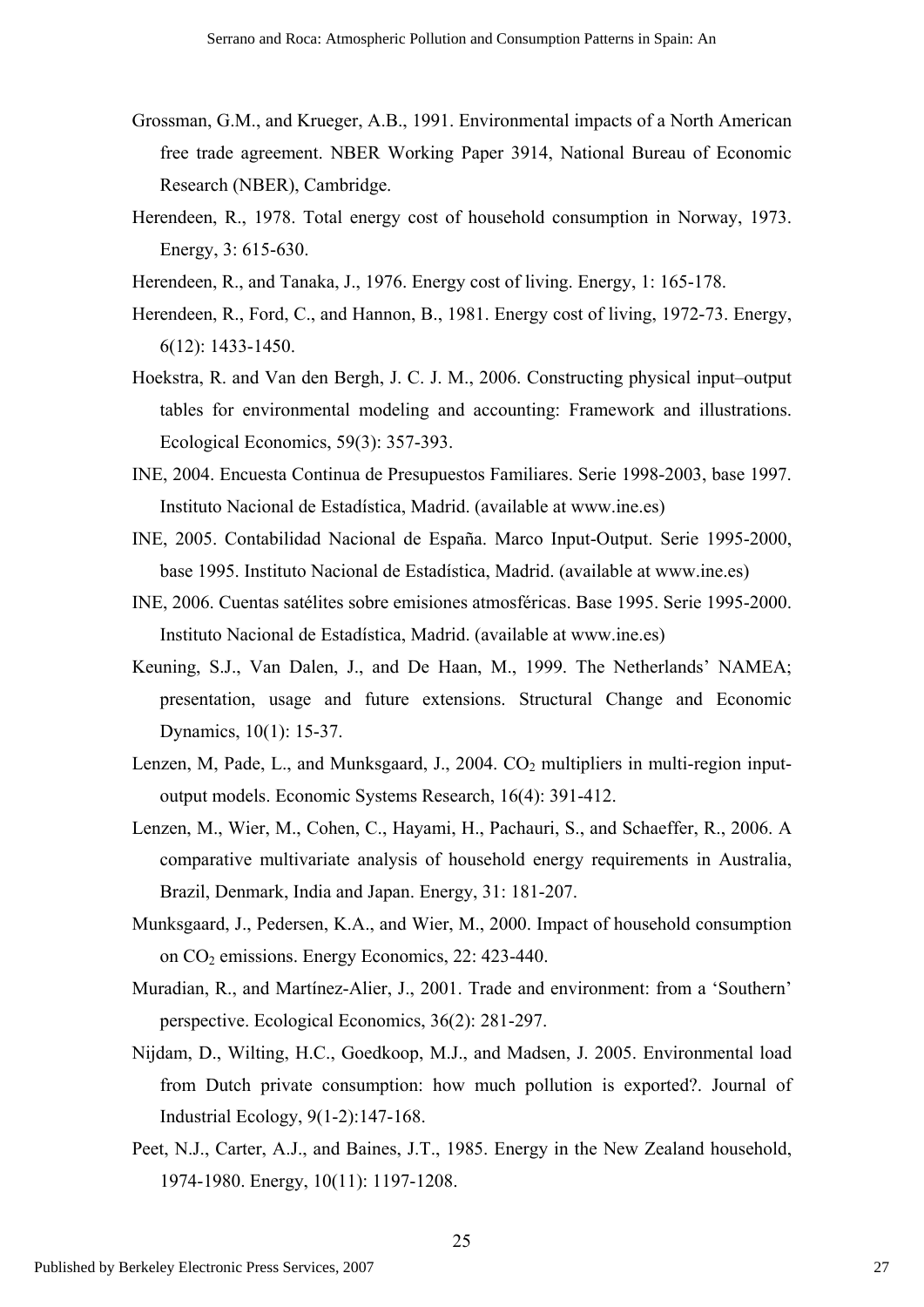- Peters, G.P., and Hertwich, E.G., 2006a. Structural analysis of international trade: environmental impacts of Norway. Economic Systems Research, 18(2): 155-181.
- Peters, G.P., and Hertwich, E.G., 2006b. The importance of imports for household environmental impacts. Journal of Industrial Ecology, 10(3):89-109.
- Roca, J., 2003. Do individual preferences explain the environmental Kuznets curve?. Ecological Economics, 45(1): 3-10.
- Roca, J., and Serrano, M., 2007. Income growth and atmospheric pollution in Spain: an input-output approach, Ecological Economics, doi:10.1016/j.ecolecon.2006.11.012
- Roca, J., Padilla, E., Farré, M., and Galletto, V., 2001. Economic growth and atmospheric pollution in Spain: discussing the environmental Kuznets curve hypothesis. Ecological Economics, 39(1): 85-99.
- Shafik, N., and Bandyopadhyay, S., 1992. Economic growth and environmental quality: time series and cross-country evidence. Background Paper for World Development Report 1992, World Bank. Washington D.C.
- Stern, D.I., and Common, M.S., 2001. Is there an environmental Kuznets curve for sulfur?. Journal of Environmental Economics and Management, 41: 162-178.
- Stern, D.I., Common, M.S., and Barbier, E.B., 1996. Economic growth, trade and the environment: implications for the environmental Kuznets curve. World Development, 24: 1151-1160.
- Suri, V., and Chapman, D., 1998. Economic growth, trade and energy: implications for the environmental Kuznets curves. Ecological Economics, 25(2): 195-208.
- Vringer, K., and Blok, K., 1995. The direct and indirect energy requirements of households in the Netherlands. Energy Policy, 23(10): 893-910.

Wier, M., Lenzen, M., and Munksgaard, J., 2001. Effects of household consumption patterns on  $CO<sub>2</sub>$  requirements. Economic Systems Research, 13(3): 259-274.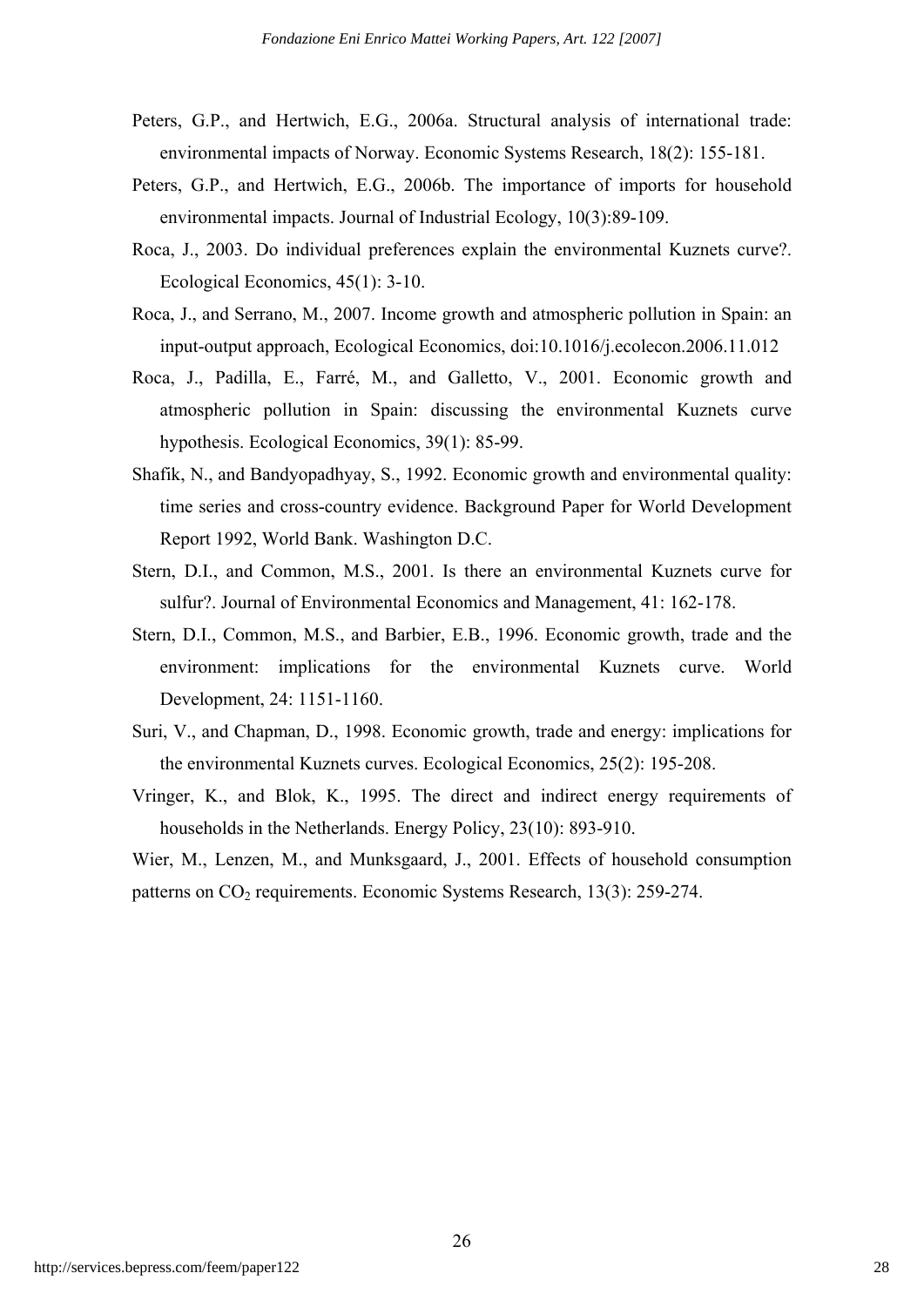## **APPENDIX: Commodity-by-commodity hybrid input-output matrices according to industry technology hypothesis**

Let us adopt the following annotation for *n* commodities, *m* industries and  $k$ atmospheric pollutants:

- $U_{n x n}$  is the use matrix whose *ij* th element represents the amount of commodity *i* consumed by industry *j* measured in monetary units.
- $M_{n x n}$  is the supply or make matrix whose  $i j$  th element represents the amount of commodity i produced by industry *j* measured in monetary units. The transpose of the make matrix is expressed by *M* ' .
- $E_{k x m}$  is the atmospheric industry emission matrix whose  $Ij$  th element represents the amount of pollutant *l* emitted by industry *j* measured in physical units.
- $g_{mx1}$  is the vector of industry outputs. The diagonal matrix is expressed by  $\hat{g}$ .
- $q_{\text{int}}$  is the vector of domestic commodity production. The diagonal matrix is expressed by  $\hat{q}$ .

Then, according to the industry technology hypothesis we can define the technical coefficient matrix  $A_{nm}$  as:

$$
A = BD
$$
 (i)

where  $B_{n x n}$  is the industry input requirement matrix defined as  $B = U(\hat{g})^{-1}$ , whose *ij* th element represents the requirements of commodity *i* per unit of output in industry *j*.  $D_{mxn}$  is the commodity output proportions matrix defined as  $D = M'(\hat{q})^{-1}$ , whose *ji* th element represents the fraction of production of commodity *i* that comes from industry *j*.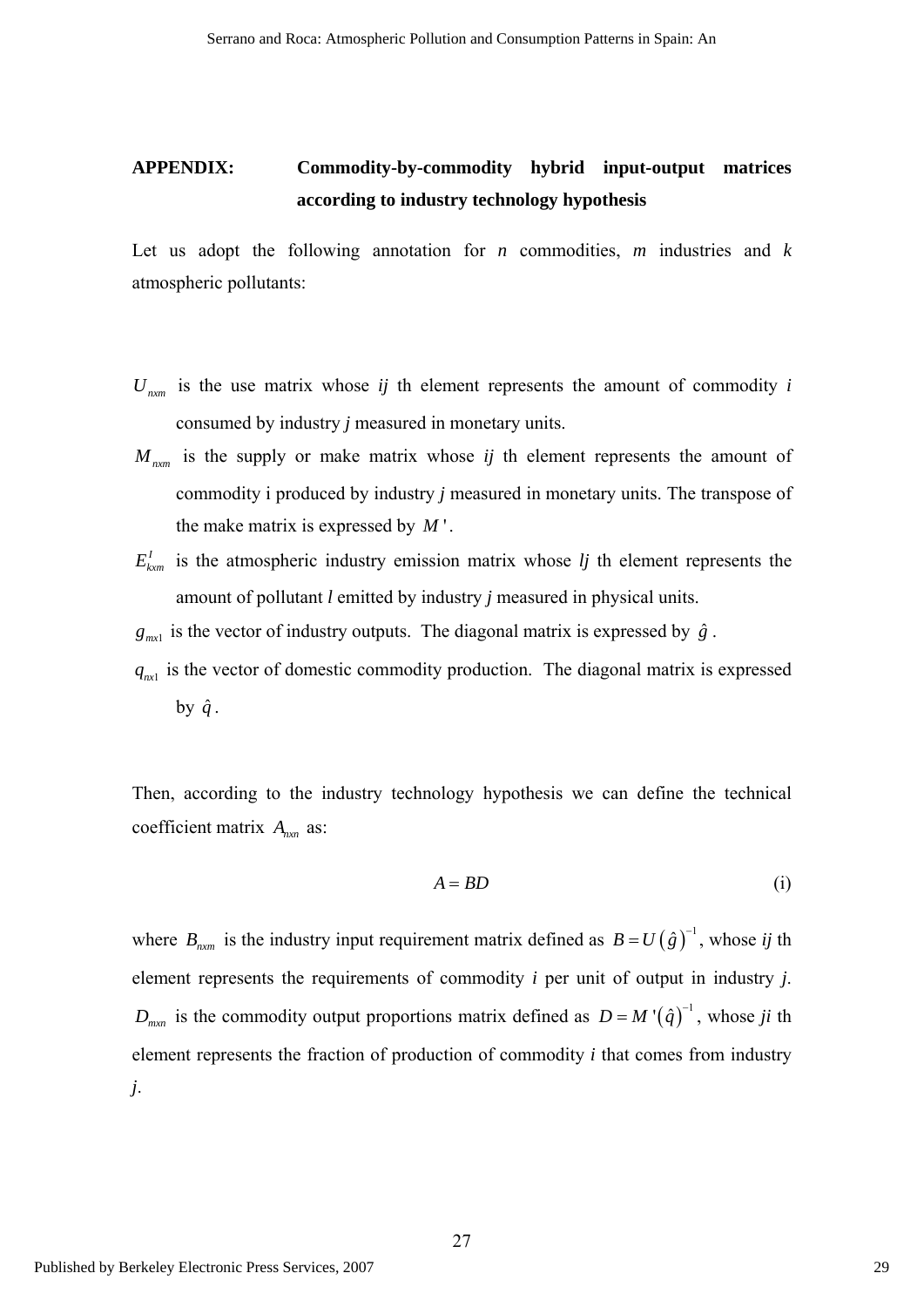Moreover, the atmospheric emission coefficient matrix  $V_{kx}$  can be obtained by the following expression:

$$
V = V^I D \tag{ii}
$$

where  $V_{kcm}^I$  is the industry emission coefficient matrix defined as  $V^I = E^I(\hat{g})^{-1}$ , whose *lj* th element represents the amount of atmospheric pollutant *l* per unit of industry *j*'s output.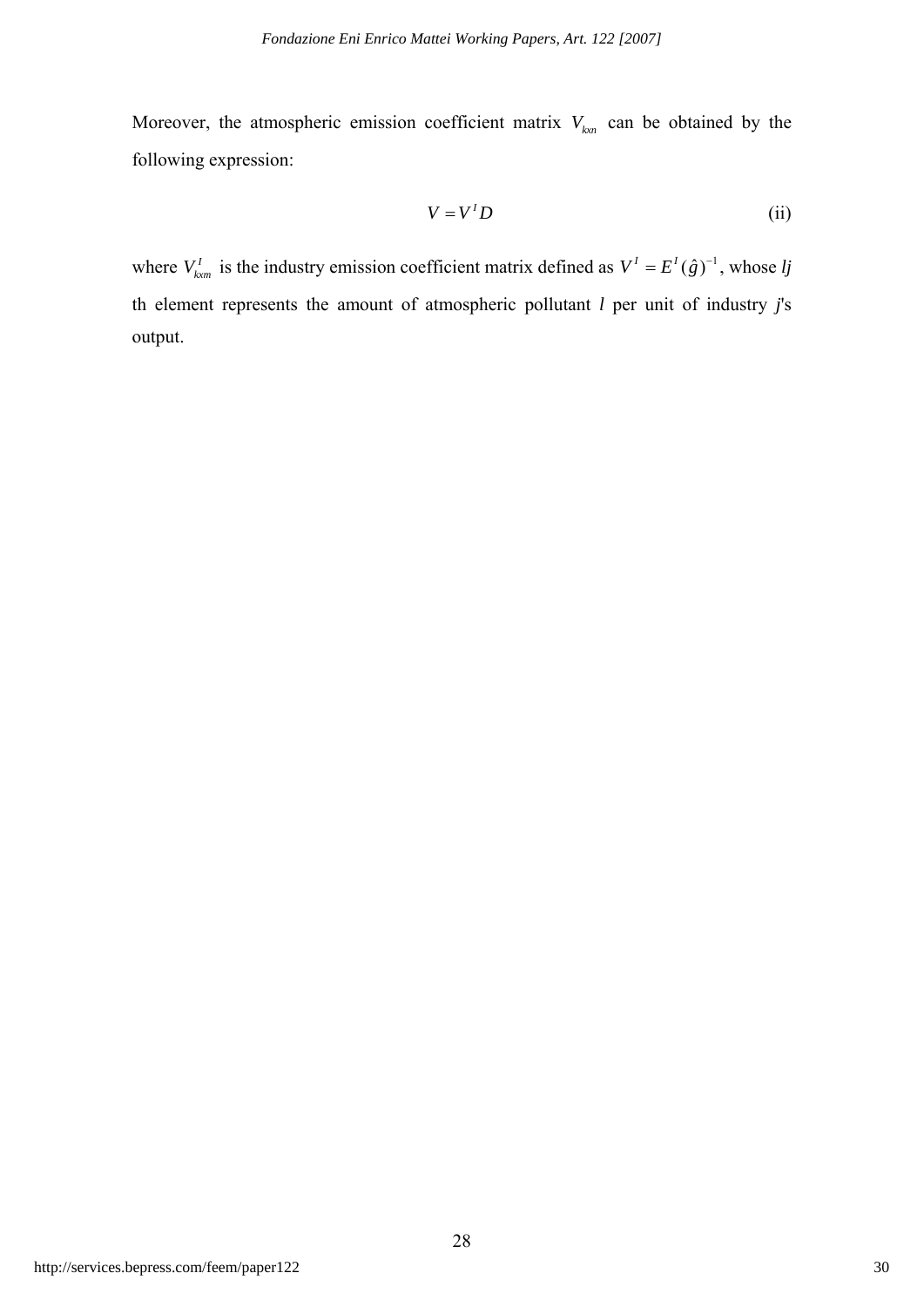#### **NOTE DI LAVORO DELLA FONDAZIONE ENI ENRICO MATTEI**

#### **Fondazione Eni Enrico Mattei Working Paper Series**

**Our Note di Lavoro are available on the Internet at the following addresses:** 

http://www.feem.it/Feem/Pub/Publications/WPapers/default.htm

http://www.ssrn.com/link/feem.html

http://www.repec.org

http://agecon.lib.umn.edu

http://www.bepress.com/feem/

#### **NOTE DI LAVORO PUBLISHED IN 2007**

| <b>NRM</b>  | 1.2007  | Rinaldo Brau, Alessandro Lanza, and Francesco Pigliaru: How Fast are Small Tourism Countries Growing?<br>The 1980-2003 Evidence              |
|-------------|---------|----------------------------------------------------------------------------------------------------------------------------------------------|
| PRCG        | 2.2007  | C.V. Fiorio, M. Florio, S. Salini and P. Ferrari: Consumers' Attitudes on Services of General Interest in the EU:                            |
|             |         | Accessibility, Price and Quality 2000-2004                                                                                                   |
| <b>PRCG</b> | 3.2007  | Cesare Dosi and Michele Moretto: Concession Bidding Rules and Investment Time Flexibility                                                    |
| IEM         | 4.2007  | Chiara Longo, Matteo Manera, Anil Markandya and Elisa Scarpa: Evaluating the Empirical Performance of                                        |
|             |         | <b>Alternative Econometric Models for Oil Price Forecasting</b>                                                                              |
| PRCG        | 5.2007  | Bernardo Bortolotti, William Megginson and Scott B. Smart: The Rise of Accelerated Seasoned Equity                                           |
|             |         | Underwritings                                                                                                                                |
| <b>CCMP</b> | 6.2007  | Valentina Bosetti and Massimo Tavoni: Uncertain R&D, Backstop Technology and GHGs Stabilization                                              |
| <b>CCMP</b> | 7.2007  | Robert Küster, Ingo Ellersdorfer, Ulrich Fahl (Ixxxi): A CGE-Analysis of Energy Policies Considering Labor                                   |
|             |         | Market Imperfections and Technology Specifications                                                                                           |
| <b>CCMP</b> | 8.2007  | Mònica Serrano (Ixxxi): The Production and Consumption Accounting Principles as a Guideline for Designing                                    |
|             |         | <b>Environmental Tax Policy</b>                                                                                                              |
| <b>CCMP</b> | 9.2007  | Erwin L. Corong (Ixxxi): Economic and Poverty Impacts of a Voluntary Carbon Reduction for a Small                                            |
|             |         | Liberalized Developing Economy: The Case of the Philippines                                                                                  |
| <b>CCMP</b> | 10.2007 | Valentina Bosetti, Emanuele Massetti, and Massimo Tavoni: The WITCH Model. Structure, Baseline, Solutions                                    |
| <b>SIEV</b> | 11.2007 | Margherita Turvani, Aline Chiabai, Anna Alberini and Stefania Tonin: Public Policies for Contaminated Site                                   |
|             |         | Cleanup: The Opinions of the Italian Public                                                                                                  |
| <b>CCMP</b> | 12.2007 | M. Berrittella, A. Certa, M. Enea and P. Zito: An Analytic Hierarchy Process for The Evaluation of Transport                                 |
|             |         | Policies to Reduce Climate Change Impacts                                                                                                    |
| <b>NRM</b>  | 13.2007 | Francesco Bosello, Barbara Buchner, Jacopo Crimi, Carlo Giupponi and Andrea Povellato: The Kyoto                                             |
|             |         | Protocol and the Effect of Existing and Planned Measures in the Agricultural and Forestry Sector in the EU25                                 |
| <b>NRM</b>  | 14.2007 | Francesco Bosello, Carlo Giupponi and Andrea Povellato: A Review of Recent Studies on Cost Effectiveness of                                  |
|             |         | GHG Mitigation Measures in the European Agro-Forestry Sector                                                                                 |
| <b>CCMP</b> | 15.2007 | Massimo Tavoni, Brent Sohngen, and Valentina Bosetti: Forestry and the Carbon Market Response to Stabilize                                   |
|             |         | Climate                                                                                                                                      |
| <b>ETA</b>  | 16.2007 | Erik Ansink and Arjan Ruijs: Climate Change and the Stability of Water Allocation Agreements                                                 |
| <b>ETA</b>  | 17.2007 | François Gusdorf and Stéphane Hallegatte: Compact or Spread-Out Cities: Urban Planning, Taxation, and the                                    |
|             |         | Vulnerability to Transportation Shocks                                                                                                       |
| <b>NRM</b>  | 18.2007 | Giovanni Bella: A Bug's Life: Competition Among Species Towards the Environment                                                              |
| IEM         | 19.2007 | Valeria Termini and Laura Cavallo: "Spot, Bilateral and Futures Trading in Electricity Markets. Implications for                             |
|             |         | Stability"                                                                                                                                   |
| <b>ETA</b>  | 20.2007 | Stéphane Hallegatte and Michael Ghil: Endogenous Business Cycles and the Economic Response to Exogenous                                      |
|             |         | Shocks                                                                                                                                       |
| <b>CTN</b>  | 21.2007 | Thierry Bréchet, François Gerard and Henry Tulkens: Climate Coalitions: A Theoretical and Computational                                      |
|             |         | Appraisal                                                                                                                                    |
| <b>CCMP</b> | 22.2007 | Claudia Kettner, Angela Köppl, Stefan P. Schleicher and Gregor Thenius: Stringency and Distribution in the                                   |
|             |         | EU Emissions Trading Scheme – The 2005 Evidence                                                                                              |
| <b>NRM</b>  | 23.2007 | Hongyu Ding, Arjan Ruijs and Ekko C. van Ierland: Designing a Decision Support System for Marine Reserves                                    |
|             |         | Management: An Economic Analysis for the Dutch North Sea                                                                                     |
| <b>CCMP</b> | 24.2007 | Massimiliano Mazzanti, Anna Montini and Roberto Zoboli: Economic Dynamics, Emission Trends and the EKC                                       |
|             |         | Hypothesis New Evidence Using NAMEA and Provincial Panel Data for Italy                                                                      |
| <b>ETA</b>  | 25.2007 | Joan Canton: Redealing the Cards: How the Presence of an Eco-Industry Modifies the Political Economy of                                      |
|             |         | <b>Environmental Policies</b>                                                                                                                |
| <b>ETA</b>  | 26.2007 | Joan Canton: Environmental Taxation and International Eco-Industries                                                                         |
| <b>CCMP</b> | 27.2007 | Oscar Cacho and Leslie Lipper (Ixxxii): Abatement and Transaction Costs of Carbon-Sink Projects Involving                                    |
|             |         | Smallholders                                                                                                                                 |
| <b>CCMP</b> | 28.2007 | A. Caparrós, E. Cerdá, P. Ovando and P. Campos (lxxxii): Carbon Sequestration with Reforestations and                                        |
| <b>CCMP</b> | 29.2007 | <b>Biodiversity-Scenic Values</b><br>Georg E. Kindermann, Michael Obersteiner, Ewald Rametsteiner and Ian McCallcum (lxxxii): Predicting the |
|             |         | Deforestation-Trend Under Different Carbon-Prices                                                                                            |
|             |         |                                                                                                                                              |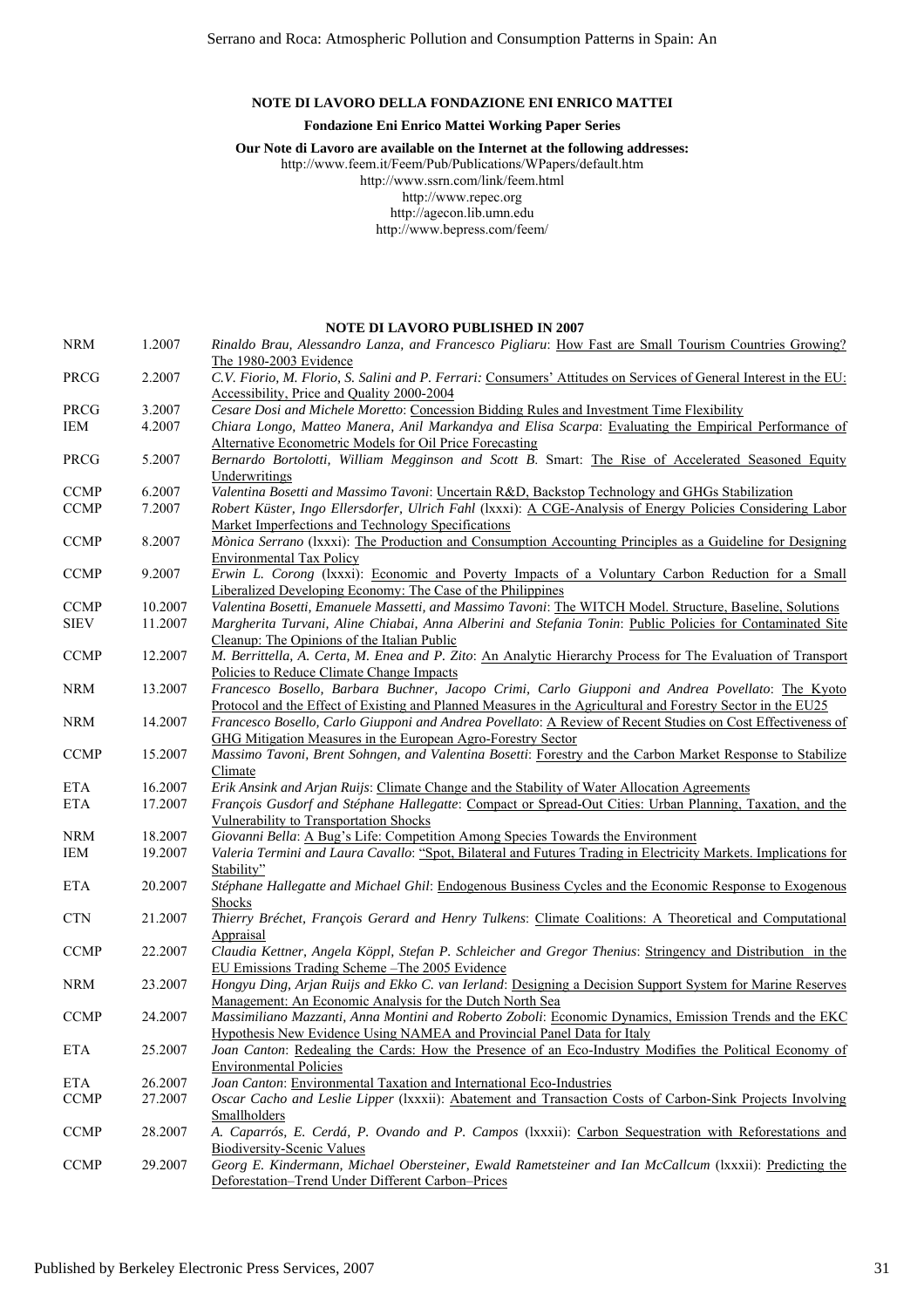| <b>CCMP</b> | 30.2007 | Raul Ponce-Hernandez (Ixxxii): A Modelling Framework for Addressing the Synergies between Global<br>Conventions through Land Use Changes: Carbon Sequestration, Biodiversity Conservation, Prevention of Land<br>Degradation and Food Security in Agricultural and Forested Lands in Developing Countries |
|-------------|---------|-----------------------------------------------------------------------------------------------------------------------------------------------------------------------------------------------------------------------------------------------------------------------------------------------------------|
| <b>ETA</b>  | 31.2007 | Michele Moretto and Gianpaolo Rossini: Are Workers' Enterprises Entry Policies Conventional                                                                                                                                                                                                               |
| <b>KTHC</b> | 32.2007 | Giacomo Degli Antoni: Do Social Relations Affect Economic Welfare? A Microeconomic Empirical Analysis                                                                                                                                                                                                     |
| <b>CCMP</b> | 33.2007 | Reyer Gerlagh and Onno Kuik: Carbon Leakage with International Technology Spillovers                                                                                                                                                                                                                      |
| <b>CCMP</b> | 34.2007 | Richard S.J. Tol: The Impact of a Carbon Tax on International Tourism                                                                                                                                                                                                                                     |
| <b>CCMP</b> | 35.2007 | Reyer Gerlagh, Snorre Kverndokk and Knut Einar Rosendahl: Optimal Timing of Environmental Policy;                                                                                                                                                                                                         |
|             |         | Interaction Between Environmental Taxes and Innovation Externalitie                                                                                                                                                                                                                                       |
| <b>SIEV</b> | 36.2007 | Anna Alberini and Alberto Longo: Valuing the Cultural Monuments of Armenia: Bayesian Updating of Prior<br>Beliefs in Contingent Valuation                                                                                                                                                                 |
| <b>CCMP</b> | 37.2007 | Roeland Bracke, Tom Verbeke and Veerle Dejonckheere: What Distinguishes EMAS Participants? An<br><b>Exploration of Company Characteristics</b>                                                                                                                                                            |
| <b>CCMP</b> | 38.2007 | E. Tzouvelekas, D. Vouvaki and A. Xepapadeas: Total Factor Productivity Growth and the Environment: A Case<br>for Green Growth Accounting                                                                                                                                                                 |
| <b>CCMP</b> | 39.2007 | Klaus Keller, Louise I. Miltich, Alexander Robinson and Richard S.J. Tol: How Overconfident are Current<br>Projections of Anthropogenic Carbon Dioxide Emissions?                                                                                                                                         |
| <b>CCMP</b> | 40.2007 | Massimiliano Mazzanti and Roberto Zoboli: Environmental Efficiency, Emission Trends and Labour                                                                                                                                                                                                            |
| <b>PRCG</b> | 41.2007 | Productivity: Trade-Off or Joint Dynamics? Empirical Evidence Using NAMEA Panel Data<br>Veronica Ronchi: Populism and Neopopulism in Latin America: Clientelism, Trade Union Organisation and                                                                                                             |
| <b>PRCG</b> | 42.2007 | Electoral Support in Mexico and Argentina in the '90s<br>Veronica Ronchi: The Neoliberal Myth in Latin America: The Cases of Mexico and Argentina in the '90s                                                                                                                                             |
| <b>CCMP</b> | 43.2007 | David Anthoff, Cameron Hepburn and Richard S.J. Tol: Equity Weighting and the Marginal Damage Costs of<br>Climate Change                                                                                                                                                                                  |
| <b>ETA</b>  | 44.2007 | Bouwe R. Dijkstra and Dirk T.G. Rübbelke: Group Rewards and Individual Sanctions in Environmental Policy                                                                                                                                                                                                  |
| <b>KTHC</b> | 45.2007 | Benno Torgler: Trust in International Organizations: An Empirical Investigation Focusing on the United Nations                                                                                                                                                                                            |
| <b>CCMP</b> | 46.2007 | Enrica De Cian, Elisa Lanzi and Roberto Roson: The Impact of Temperature Change on Energy Demand: A<br><b>Dynamic Panel Analysis</b>                                                                                                                                                                      |
| <b>CCMP</b> | 47.2007 | Edwin van der Werf: Production Functions for Climate Policy Modeling: An Empirical Analysis                                                                                                                                                                                                               |
|             |         |                                                                                                                                                                                                                                                                                                           |
| <b>KTHC</b> | 48.2007 | Francesco Lancia and Giovanni Prarolo: A Politico-Economic Model of Aging, Technology Adoption and<br>Growth                                                                                                                                                                                              |
| <b>NRM</b>  | 49.2007 | Giulia Minoia: Gender Issue and Water Management in the Mediterranean Basin, Middle East and North Africa                                                                                                                                                                                                 |
| <b>KTHC</b> | 50.2007 | Susanna Mancinelli and Massimiliano Mazzanti: SME Performance, Innovation and Networking Evidence on                                                                                                                                                                                                      |
| <b>CCMP</b> | 51.2007 | Complementarities for a Local Economic System<br>Kelly C. de Bruin, Rob B. Dellink and Richard S.J. Tol: AD-DICE: An Implementation of Adaptation in the DICE                                                                                                                                             |
| <b>NRM</b>  | 52.2007 | Mode<br>Frank van Kouwen, Carel Dieperink, Paul P. Schot and Martin J. Wassen: Interactive Problem Structuring with                                                                                                                                                                                       |
| <b>CCMP</b> | 53.2007 | <b>ICZM Stakeholders</b><br>Valeria Costantini and Francesco Crespi: Environmental Regulation and the Export Dynamics of Energy                                                                                                                                                                           |
| <b>CCMP</b> | 54.2007 | Technologies<br>Barbara Buchner, Michela Catenacci and Alessandra Sgobbi: Governance and Environmental Policy                                                                                                                                                                                             |
| <b>CCMP</b> | 55.2007 | <u>Integration in Europe: What Can We learn from the EU Emission Trading Scheme?</u><br>David Anthoff and Richard S.J. Tol: On International Equity Weights and National Decision Making on Climate                                                                                                       |
| <b>CCMP</b> | 56.2007 | Change<br>Edwin van der Werf and Sonja Peterson: Modeling Linkages Between Climate Policy and Land Use: An                                                                                                                                                                                                |
| <b>CCMP</b> | 57.2007 | Overview<br>Fabien Prieur: The Environmental Kuznets Curve in a World of Irreversibility                                                                                                                                                                                                                  |
| <b>KTHC</b> | 58.2007 | Roberto Antonietti and Giulio Cainelli: Production Outsourcing, Organizational Governance and Firm's                                                                                                                                                                                                      |
|             |         | Technological Performance: Evidence from Italy                                                                                                                                                                                                                                                            |
| <b>SIEV</b> | 59.2007 | Marco Percolo: Urban Transport Policies and the Environment: Evidence from Italy                                                                                                                                                                                                                          |
| <b>ETA</b>  | 60.2007 | Henk Folmer and Pierre von Mouche: Linking of Repeated Games. When Does It Lead to More Cooperation<br>and Pareto Improvements?                                                                                                                                                                           |
| <b>CCMP</b> | 61.2007 | Arthur Riedacker (Ixxxi): A Global Land Use and Biomass Approach to Reduce Greenhouse Gas Emissions,<br>Fossil Fuel Use and to Preserve Biodiversity                                                                                                                                                      |
| <b>CCMP</b> | 62.2007 | Jordi Roca and Mònica Serrano: Atmospheric Pollution and Consumption Patterns in Spain: An Input-Output<br>Approach                                                                                                                                                                                       |